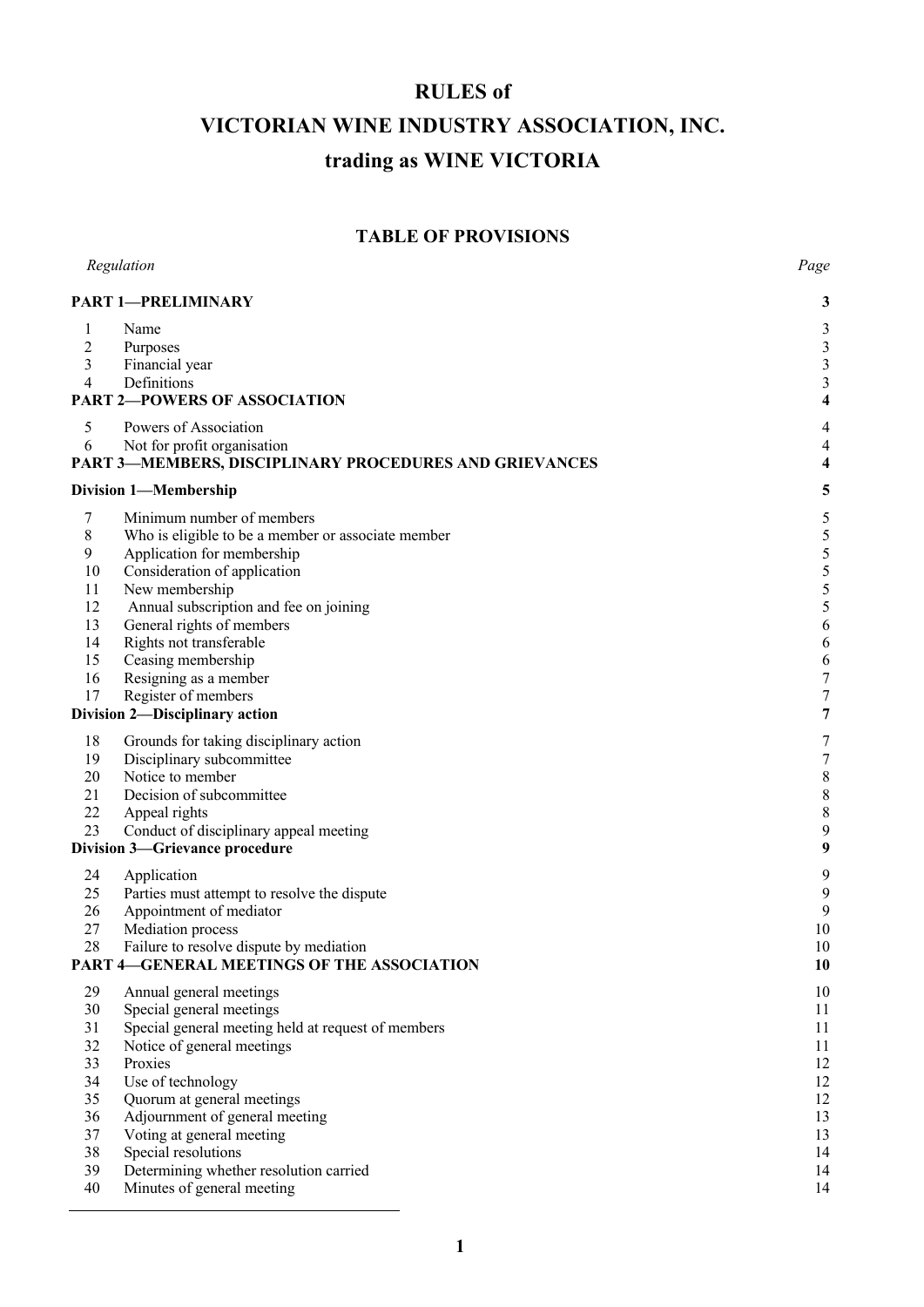| <b>PART 5-BOARD</b><br><b>Division 1-Powers of Board</b> |                                                                                                                                                                                                                                                                            | 15                                                             |
|----------------------------------------------------------|----------------------------------------------------------------------------------------------------------------------------------------------------------------------------------------------------------------------------------------------------------------------------|----------------------------------------------------------------|
|                                                          |                                                                                                                                                                                                                                                                            | 15                                                             |
| 41<br>42                                                 | Role and powers<br>Delegation<br>Division 2-Composition of Board and duties of members                                                                                                                                                                                     | 15<br>15<br>15                                                 |
| 43<br>44<br>45<br>46<br>47                               | <b>Composition of Board</b><br><b>General Duties</b><br>Chairperson and Deputy Chairperson<br>Secretary<br>Treasurer<br>Division 3-Election of Board members and tenure of office                                                                                          | 15<br>15<br>16<br>16<br>17<br>17                               |
| 48<br>49<br>50<br>51<br>52<br>53<br>54<br>55<br>56       | Who is eligible to be a Board member<br>Desired skills for Board<br>Election of Board<br>Election of Chairperson etc.<br>Election of ordinary members<br>Ballot<br>Term of office<br>Vacation of office<br>Filling casual vacancies<br><b>Division 4-Meetings of Board</b> | 17<br>17<br>18<br>18<br>18<br>18<br>19<br>20<br>20<br>20       |
| 57<br>58<br>59<br>60<br>61<br>62<br>63<br>64<br>65<br>66 | Meetings of Board<br>Notice of meetings<br>Urgent meetings<br>Procedure and order of business<br>Use of technology<br>Quorum<br>Voting<br>Conflict of interest<br>Minutes of meeting<br>Leave of absence<br><b>PART 6-FINANCIAL MATTERS</b>                                | 20<br>20<br>21<br>21<br>21<br>21<br>21<br>21<br>22<br>22<br>22 |
| 67<br>68<br>69<br>70                                     | Source of funds<br>Management of funds<br>Financial records<br>Financial statements<br><b>PART 7-GENERAL MATTERS</b>                                                                                                                                                       | 22<br>22<br>23<br>23<br>23                                     |
| 71<br>$72\,$<br>73<br>74<br>75<br>76                     | Common seal<br>Registered address<br>Notice requirements<br>Custody and inspection of books and records<br>Winding up and cancellation<br>Alteration of Rules                                                                                                              | 23<br>23<br>23<br>24<br>24<br>25<br>25                         |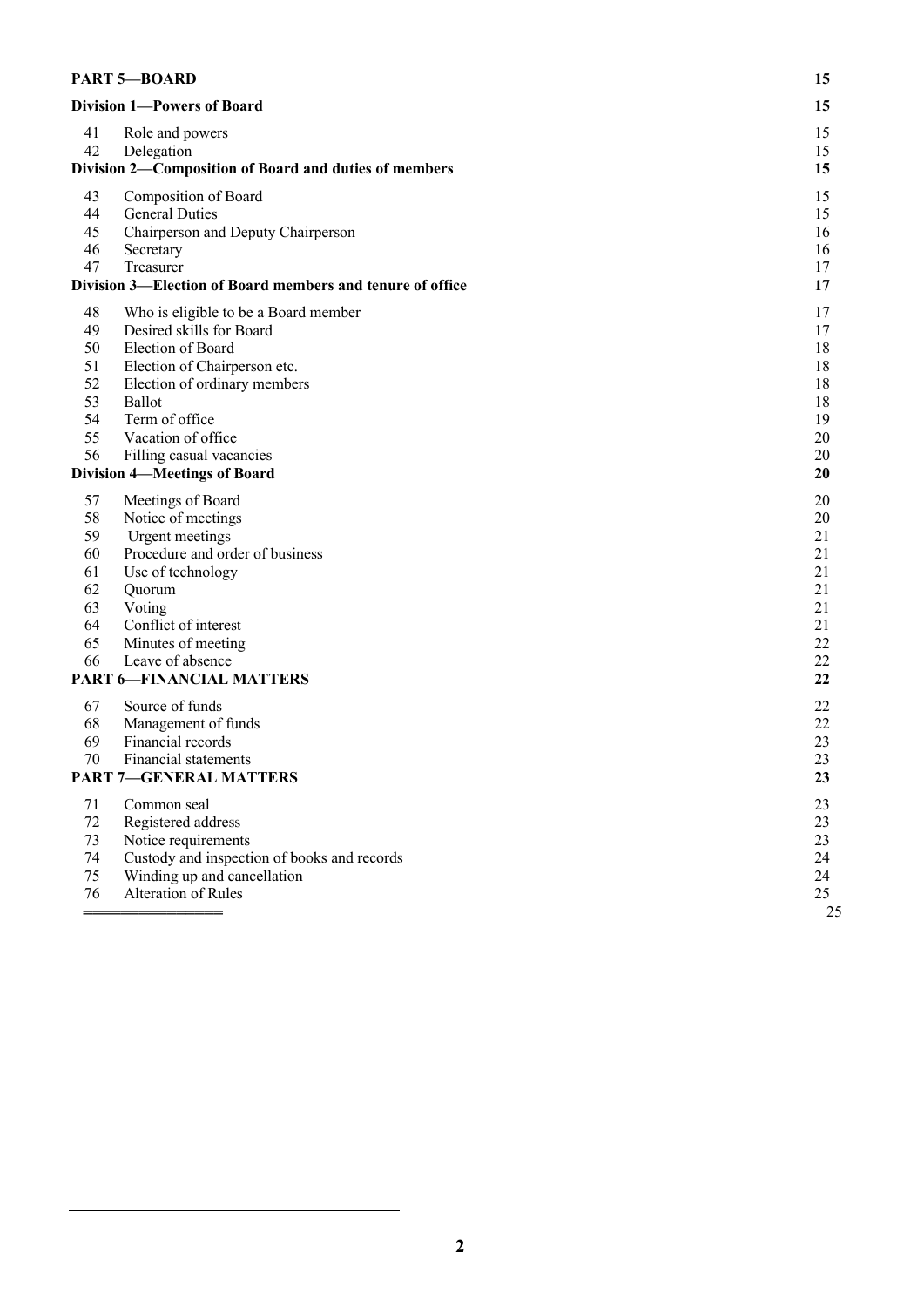### **Rules of Victorian Wine Industry Association Incorporated, trading as Wine Victoria**

#### **Note**

The persons who from time to time are members of the Association are an incorporated association by the name given in rule 1 of these Rules.

Under section 46 of the **Associations Incorporation Reform Act 2012**, these Rules are taken to constitute the terms of a contract between the Association and its members.

#### **PART 1—PRELIMINARY**

#### **1 Name**

The name of the incorporated association is "Victorian Wine Industry Association Incorporated". The Association trades under the name "Wine Victoria".

#### **2 Purposes**

The purposes of the Association are to promote and represent the interests of Victorian winemakers and grape growers of all sizes on state and national issues through a single organisation.

#### **3 Financial year**

The financial year of the Association is each period of 12 months ending on 30 June.

#### **4 Definitions**

In these Rules—

*absolute majority*, of the Board, means a majority of the Board members currently holding office and entitled to vote at the time (as distinct from a majority of Board members present at a Board meeting);

*associate member* means a member referred to in rule 8(2).

*Board* means the Board having management of the business of the Association;

- **Board meeting** means a meeting of the Board held in accordance with these Rules;
- *Board member* means a member of the Board elected or appointed under Division 3 of Part 5;
- *Chairperson*, of a general meeting or Board meeting, means the person chairing the meeting as required under rule 45;
- *disciplinary appeal meeting* means a meeting of the members of the Association convened under rule 22(3);
- *disciplinary meeting* means a meeting of the Board convened for the purposes of rule 21;

*disciplinary subcommittee* means the subcommittee appointed under rule 19;

*financial year* means the 12 month period specified in rule 3;

- *general meeting* means a general meeting of the members of the Association convened in accordance with Part 4 and includes an annual general meeting, a special general meeting and a disciplinary appeal meeting;
- *member* means a member of the Association, and includes an associate member, except where expressly provided or the context requires otherwise;
- *member entitled to vote* means a member who under rule 13(2) is entitled to vote at a general meeting;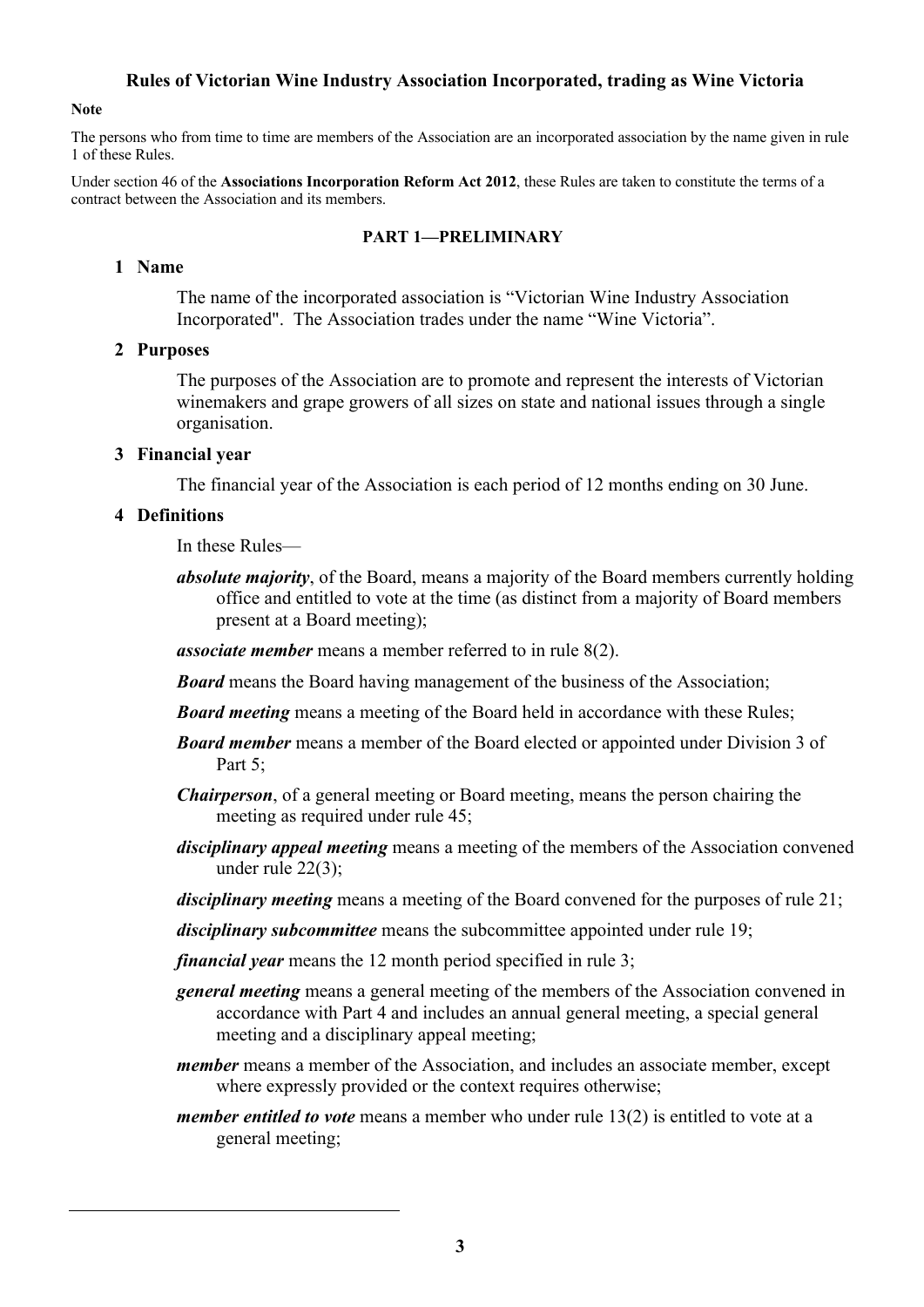- *person* includes a person, firm, association (incorporated or unincorporated) or corporation;
- *special resolution* means a resolution that requires not less than three-quarters of the members voting at a general meeting or not less than three-quarters of the Board members voting at a meeting of the Board, as the case may be, whether in person or by proxy, to vote in favour of the resolution;
- *the Act* means the **Associations Incorporation Reform Act 2012** and includes any regulations made under that Act;
- *the Registrar* means the Registrar of Incorporated Associations;
- *Victorian grape grower* means a person who, on a commercial basis in Victoria, grows grapes for use in the production of wine.

*Victorian wine producer* means a person who, on a commercial basis in Victoria:

- (i) produces wine, or has wine produced for them, for commercial sale to other persons; or
- (ii) purchases bulk wine for, and sells it under, their own brand.

*Victorian wine region* means the peak association of a wine region in Victoria.

#### **PART 2—POWERS OF ASSOCIATION**

#### **5 Powers of Association**

- (1) Subject to the Act, the Association has power to do all things incidental or conducive to achieve its purposes.
- (2) Without limiting subrule (1), the Association may—
	- (a) acquire, hold and dispose of real or personal property;
	- (b) open and operate accounts with financial institutions;
	- (c) invest its money in any manner in which trust monies may lawfully be invested;
	- (d) raise and borrow money on any terms and in any manner as it thinks fit;
	- (e) secure the repayment of money raised or borrowed, or the payment of a debt or liability;
	- (f) appoint agents to transact business on its behalf;
	- (g) enter into any other contract it considers necessary or desirable.
- (3) The Association may only exercise its powers and use its income and assets (including any surplus) for its purposes.

### **6 Not for profit organisation**

- (1) The Association must not distribute any surplus, income or assets directly or indirectly to its members.
- (2) Subrule (1) does not prevent the Association from paying a member—
	- (a) reimbursement for expenses properly incurred by the member; or
	- (b) for goods or services provided by the member—

if this is done in good faith on terms no more favourable than if the member was not a member.

### **PART 3—MEMBERS, DISCIPLINARY PROCEDURES AND GRIEVANCES**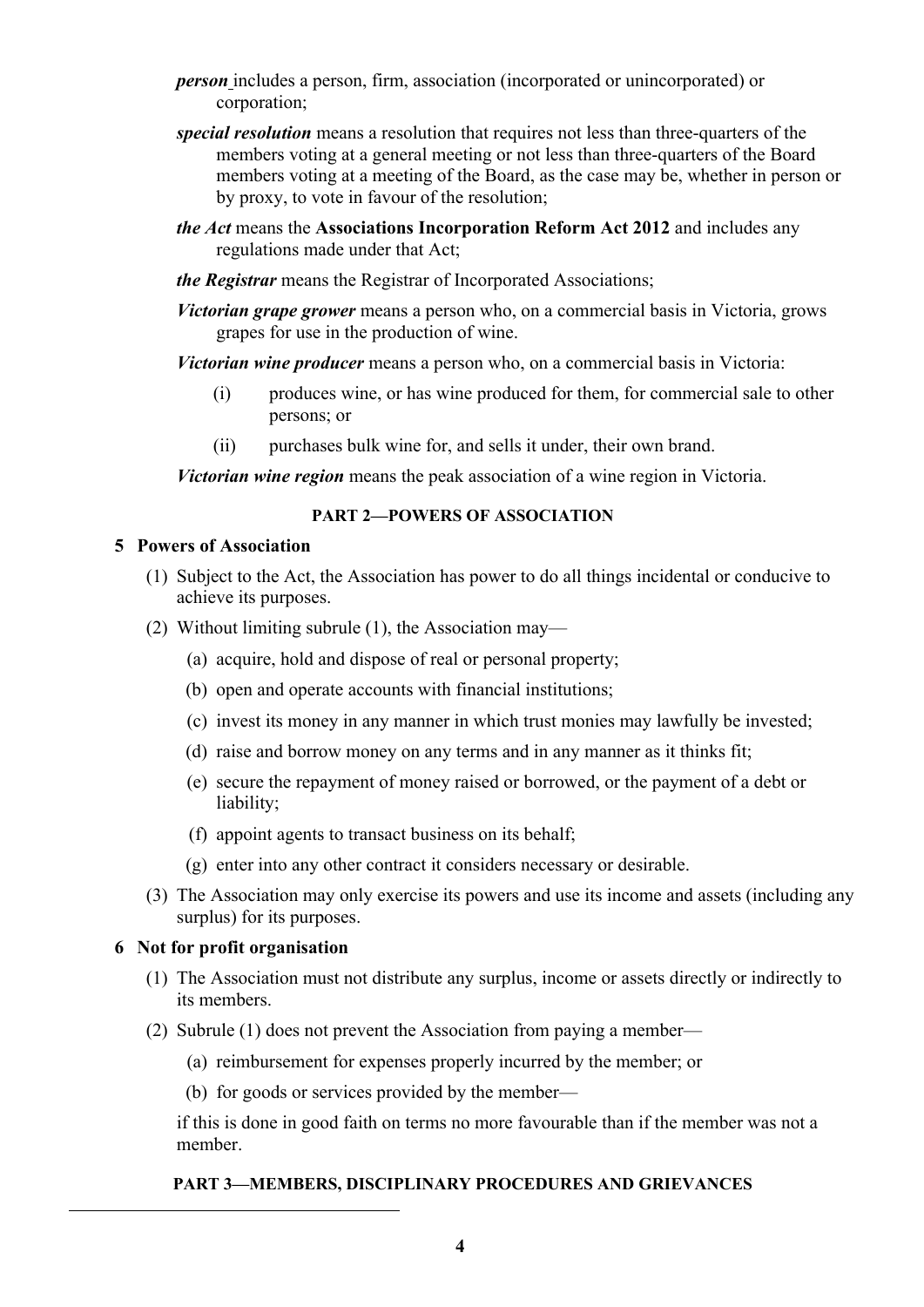# **7 Minimum number of members**

The Association must have at least 5 members.

### **8 Who is eligible to be a member or associate member**

- (1) Any person who is a Victorian wine producer, a Victorian grape grower or a Victorian wine region is eligible for membership.
- (2) Any person who wishes to be a member of the association but does not qualify under rule 8(1) is eligible for associate membership.
- (3) The Board may from time to time establish different categories of membership and associate membership.

# **9 Application for membership**

- (1) To apply to become a member of the Association, a person must submit a written application to the Association stating that the person—
	- (a) wishes to become a member of the Association; and
	- (b) supports the purposes of the Association; and
	- (c) agrees to comply with these Rules.
- (2) The application—
	- (a) must be signed by the applicant; and
	- (b) must be accompanied by the joining fee (if any).

**Note**

The joining fee is the fee (if any) determined by the Association under rule 12(3).

### **10 Consideration of application**

- (1) As soon as practicable after an application for membership is received, the Board must decide by resolution whether to accept or reject the application.
- (2) The Board must notify the applicant in writing of its decision as soon as practicable after the decision is made.
- (3) If the Board rejects the application, it must return any money accompanying the application to the applicant.
- (4) No reason need be given for the rejection of an application.

# **11 New membership**

- (1) If an application for membership is approved by the Board—
	- (a) the resolution to accept the membership must be recorded in the minutes of the Board meeting; and
	- (b) the Secretary must, as soon as practicable, enter the name and address of the new member, and the date of becoming a member, in the register of members.
- (2) A person becomes a member of the Association and, subject to rule 13(2), is entitled to exercise his or her rights of membership from the date, whichever is the later, on which—
	- (a) the Board approves the person's membership; or
	- (b) the person pays the joining fee.
- **12 Annual subscription and fee on joining**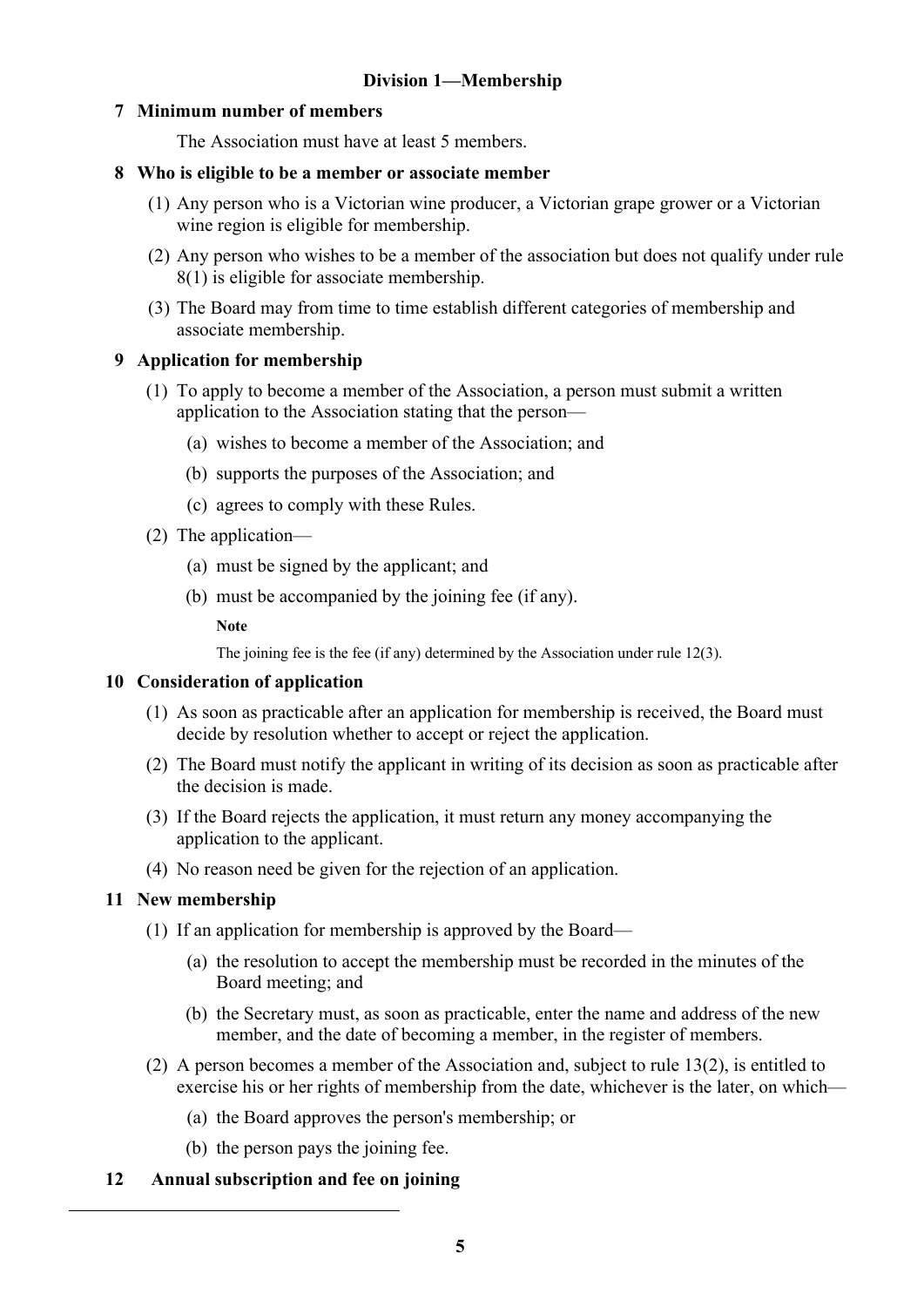- (1) At each annual general meeting, the Association must determine—
	- (a) the amount of the annual subscription (if any) for the following financial year; and
	- (b) the date for payment of the annual subscription.

The Board is entitled to determine additional amounts payable by members (or classes of members) from time to time under rule 67.

- (2) The Association may determine that a lower annual subscription is payable by associate members.
- (3) The Association may determine that any new member who joins after the start of a financial year must, for that financial year, pay a fee equal to—
	- (a) the full annual subscription; or
	- (b) a pro rata annual subscription based on the remaining part of the financial year; or
	- (c) a fixed amount determined from time to time by the Association.
- (4) The rights of a member (including the right to vote) who has not paid the annual subscription, or any other amount payable to the Association, by the due date are suspended until the subscription is paid.

# **13 General rights of members**

- (1) A member entitled to vote has the right—
	- (a) to receive notice of general meetings and of proposed special resolutions in the manner and time prescribed by these Rules; and
	- (b) to submit items of business for consideration at a general meeting; and
	- (c) to attend and be heard at general meetings; and
	- (d) to vote at a general meeting; and
	- (e) to have access to the minutes of general meetings and other documents of the Association as provided under rule 74; and
	- (f) to inspect the register of members.
- (2) A member is a member entitled to vote if—
	- (a) the member is not an associate member; and
	- (b) more than 10 business days have passed since they became a member of the Association; and
	- (c) the member's membership rights are not suspended for any reason.
- (3) An associate member must not vote but may have other rights as determined by the Board or by resolution at a general meeting.

# **14 Rights not transferable**

The rights of a member are not transferable and end when membership ceases.

# **15 Ceasing membership**

- (1) The membership of a person ceases on their resignation, expulsion, death, insolvency, liquidation, administration, cessation or dissolution, as the case may be.
- (2) If a person ceases to be a member of the Association, the Secretary must, as soon as practicable, enter the date the person ceased to be a member in the register of members.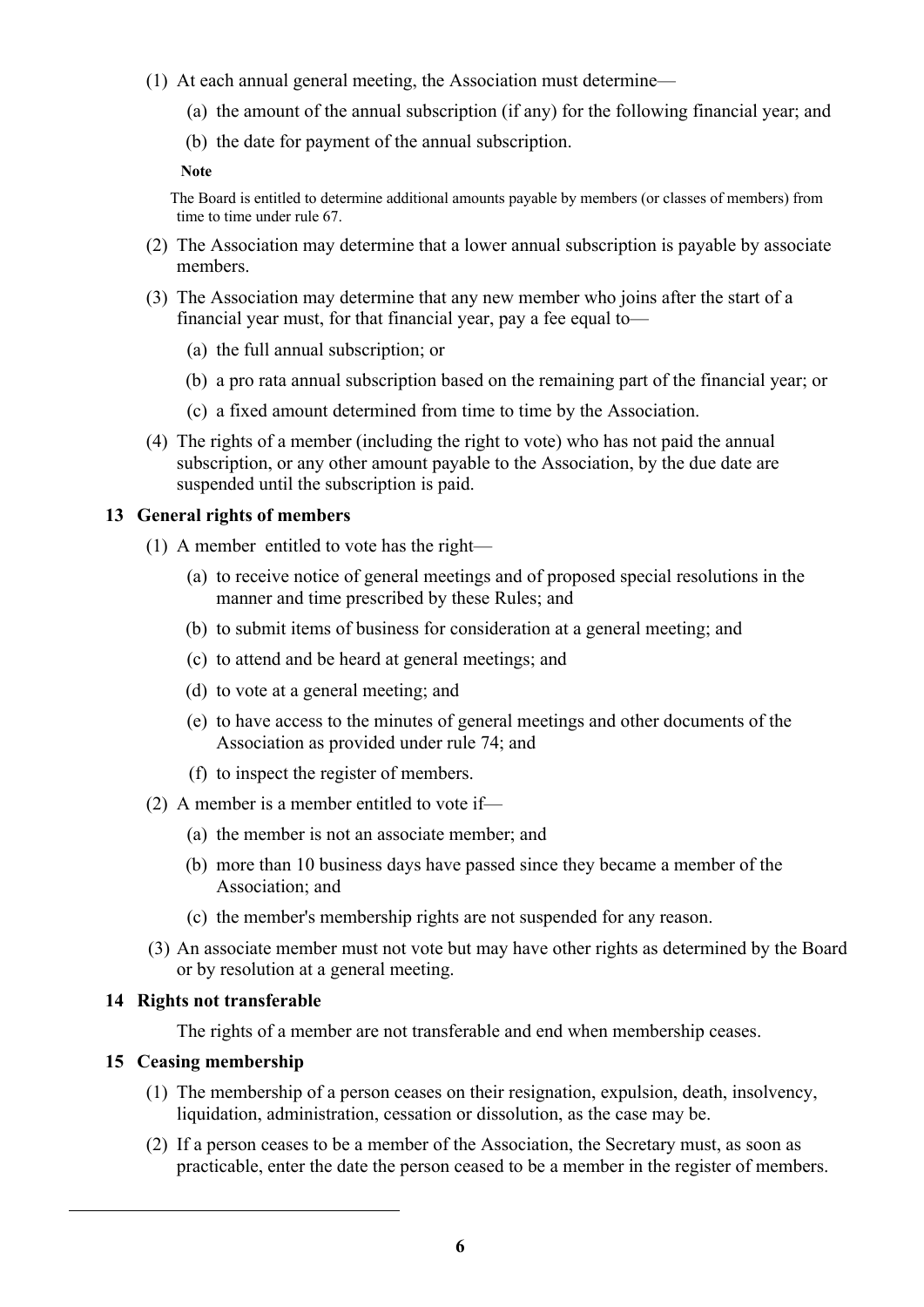### **16 Resigning as a member**

(1) A member may resign by notice in writing given to the Association.

**Note**

Rule 73(3) sets out how notice may be given to the association. It includes by post or by handing the notice to a member of the Board.

- (2) A member is taken to have resigned if—
	- (a) the member's annual subscription is more than 12 months in arrears; or
	- (b) where no annual subscription is payable—
		- (i) the Secretary has made a written request to the member to confirm that he or she wishes to remain a member; and
		- (ii) the member has not, within 3 months after receiving that request, confirmed in writing that he or she wishes to remain a member.

# **17 Register of members**

- (1) The Secretary must keep and maintain a register of members that includes—
	- (a) for each current member—
		- (i) the member's name;
		- (ii) the address for notice last given by the member;
		- (iii) the date of becoming a member;
		- (iv) if the member is an associate member, a note to that effect;
		- (v) any other information determined by the Board; and
	- (b) for each former member, the date of ceasing to be a member.
- (2) Any member may, at a reasonable time and free of charge, inspect the register of members.

### **Note**

Under section 59 of the Act, access to the personal information of a person recorded in the register of members may be restricted in certain circumstances. Section 58 of the Act provides that it is an offence to make improper use of information about a person obtained from the Register of Members.

# **Division 2—Disciplinary action**

### **18 Grounds for taking disciplinary action**

The Association may take disciplinary action against a member in accordance with this Division if it is determined that the member—

- (a) has failed to comply with these Rules; or
- (b) refuses to support the purposes of the Association; or
- (c) has engaged in conduct prejudicial to the Association.

# **19 Disciplinary subcommittee**

- (1) If the Board is satisfied that there are sufficient grounds for taking disciplinary action against a member, the Board must appoint a disciplinary subcommittee of three or more persons to hear the matter and determine what action, if any, to take against the member.
- (2) The members of the disciplinary subcommittee—
	- (a) may be Board members, members of the Association or anyone else; but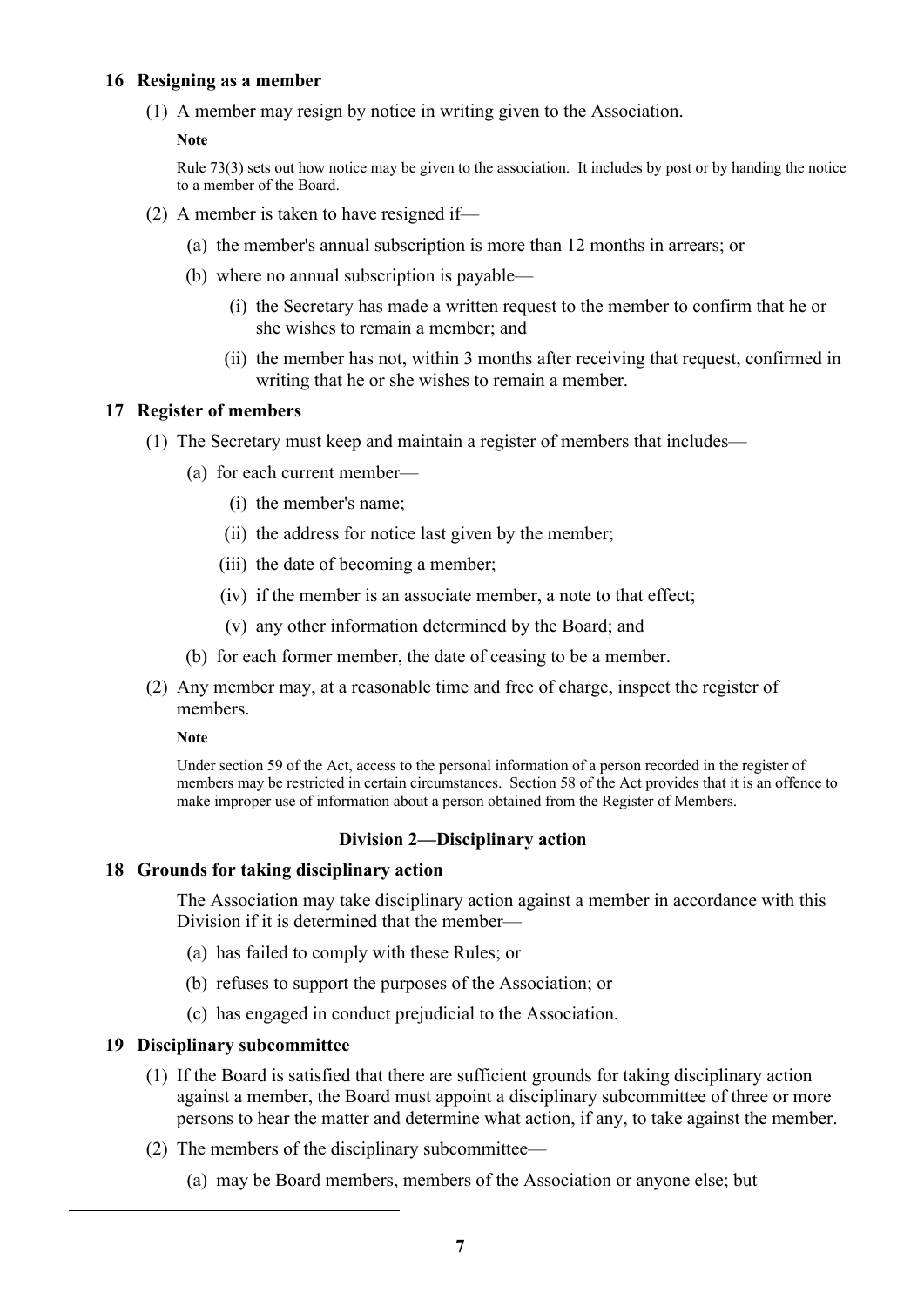(b) must not be biased against, or in favour of, the member concerned.

# **20 Notice to member**

- (1) Before disciplinary action is taken against a member, the Secretary must give written notice to the member—
	- (a) stating that the Association proposes to take disciplinary action against the member; and
	- (b) stating the grounds for the proposed disciplinary action; and
	- (c) specifying the date, place and time of the meeting at which the disciplinary subcommittee intends to consider the disciplinary action (the *disciplinary meeting*); and
	- (d) advising the member that he or she may do one or both of the following—
		- (i) attend the disciplinary meeting and address the disciplinary subcommittee at that meeting;
		- (ii) give a written statement to the disciplinary subcommittee at any time before the disciplinary meeting; and
	- (e) setting out the member's appeal rights under rule 22.
- (2) The notice must be given no earlier than 28 days, and no later than 14 days, before the disciplinary meeting is held.

## **21 Decision of subcommittee**

- (1) At the disciplinary meeting, the disciplinary subcommittee must—
	- (a) give the member an opportunity to be heard; and
	- (b) consider any written statement submitted by the member.
- (2) After complying with subrule (1), the disciplinary subcommittee may vote to—
	- (a) take no further action against the member; or
	- (b) subject to subrule (3)—
		- (i) reprimand the member; or
		- (ii) suspend the membership rights of the member for a specified period; or
		- (iii) expel the member from the Association.
- (3) The disciplinary subcommittee may not fine the member.
- (4) The suspension of membership rights or the expulsion of a member by the disciplinary subcommittee under this rule takes effect immediately after the vote is passed.

# **22 Appeal rights**

- (1) A person whose membership rights have been suspended or who has been expelled from the Association under rule 21 may give notice to the effect that he or she wishes to appeal against the suspension or expulsion.
- (2) The notice must be in writing and given—
	- (a) to the disciplinary subcommittee immediately after the vote to suspend or expel the person is taken; or
	- (b) to the Secretary not later than 48 hours after the vote.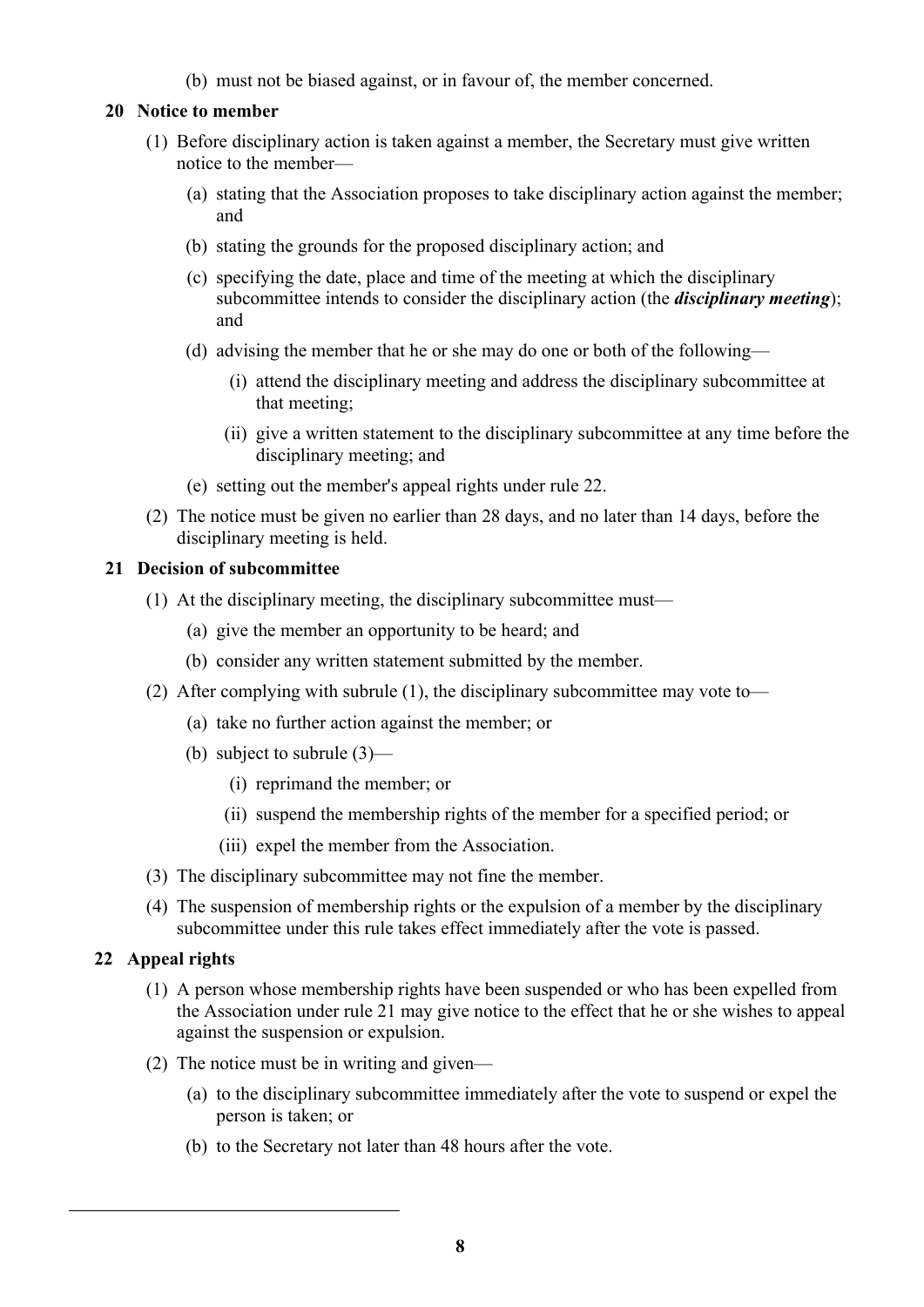- (3) If a person has given notice under subrule (2), a disciplinary appeal meeting must be convened by the Board as soon as practicable, but in any event not later than 21 days, after the notice is received.
- (4) Notice of the disciplinary appeal meeting must be given to each member of the Association who is entitled to vote as soon as practicable and must—
	- (a) specify the date, time and place of the meeting; and
	- (b) state—
		- (i) the name of the person against whom the disciplinary action has been taken; and
		- (ii) the grounds for taking that action; and
		- (iii) that at the disciplinary appeal meeting the members present must vote on whether the decision to suspend or expel the person should be upheld or revoked.

## **23 Conduct of disciplinary appeal meeting**

- (1) At a disciplinary appeal meeting—
	- (a) no business other than the question of the appeal may be conducted; and
	- (b) the Board must state the grounds for suspending or expelling the member and the reasons for taking that action; and
	- (c) the person whose membership has been suspended or who has been expelled must be given an opportunity to be heard.
- (2) After complying with subrule (1), the members present and entitled to vote at the meeting must vote by secret ballot on the question of whether the decision to suspend or expel the person should be upheld or revoked.
- (3) A member may not vote by proxy at the meeting.
- (4) The decision to suspend or expel the person is upheld if not less than three quarters of the members voting at the meeting vote in favour of the decision.

### **Division 3—Grievance procedure**

### **24 Application**

- (1) The grievance procedure set out in this Division applies to disputes under these Rules between—
	- (a) a member and another member;
	- (b) a member and the Board;
	- (c) a member and the Association.
- (2) A member must not initiate a grievance procedure in relation to a matter that is the subject of a disciplinary procedure until the disciplinary procedure has been completed.

### **25 Parties must attempt to resolve the dispute**

The parties to a dispute must attempt to resolve the dispute between themselves within 14 days of the dispute coming to the attention of each party.

### **26 Appointment of mediator**

(1) If the parties to a dispute are unable to resolve the dispute between themselves within the time required by rule 25, the parties must within 10 days—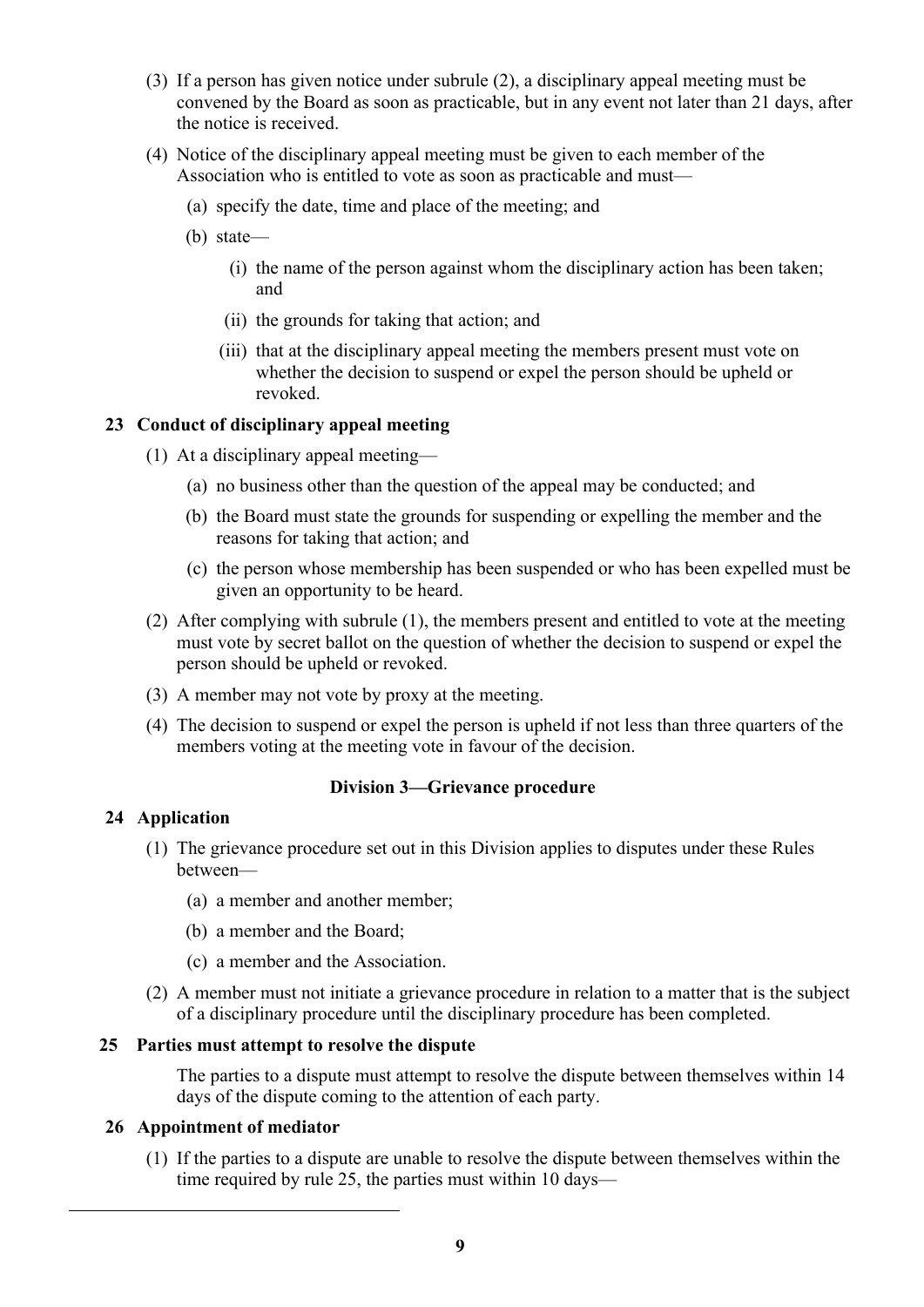- (a) notify the Board of the dispute; and
- (b) agree to or request the appointment of a mediator; and
- (c) attempt in good faith to settle the dispute by mediation.
- (2) The mediator must be—
	- (a) a person chosen by agreement between the parties; or
	- (b) in the absence of agreement—
		- (i) if the dispute is between a member and another member—a person appointed by the Board; or
		- (ii) if the dispute is between a member and the Board or the Association—a person appointed or employed by the Dispute Settlement Centre of Victoria.
- (3) A mediator appointed by the Board may be a member or former member of the Association but in any case must not be a person who—
	- (a) has a personal interest in the dispute; or
	- (b) is biased in favour of or against any party.

## **27 Mediation process**

- (1) The mediator to the dispute, in conducting the mediation, must—
	- (a) give each party every opportunity to be heard; and
	- (b) allow due consideration by all parties of any written statement submitted by any party; and
	- (c) ensure that natural justice is accorded to the parties throughout the mediation process.
- (2) The mediator must not determine the dispute.
- (3) The parties must share the costs of the mediation equally, unless the parties agree otherwise.

### **28 Failure to resolve dispute by mediation**

If the mediation process does not resolve the dispute, the parties may seek to resolve the dispute in accordance with the Act or otherwise at law.

# **PART 4—GENERAL MEETINGS OF THE ASSOCIATION**

### **29 Annual general meetings**

- (1) The Board must convene an annual general meeting of the Association to be held within 5 months after the end of each financial year.
- (2) Despite subrule (1), the Association may hold its first annual general meeting at any time within 18 months after its incorporation.
- (3) The Board may determine the date, time and place of the annual general meeting.
- (4) The ordinary business of the annual general meeting is as follows—
	- (a) to confirm the minutes of the previous annual general meeting and of any special general meeting held since then;
	- (b) to receive and consider—
		- (i) the annual report of the Board on the activities of the Association during the preceding financial year; and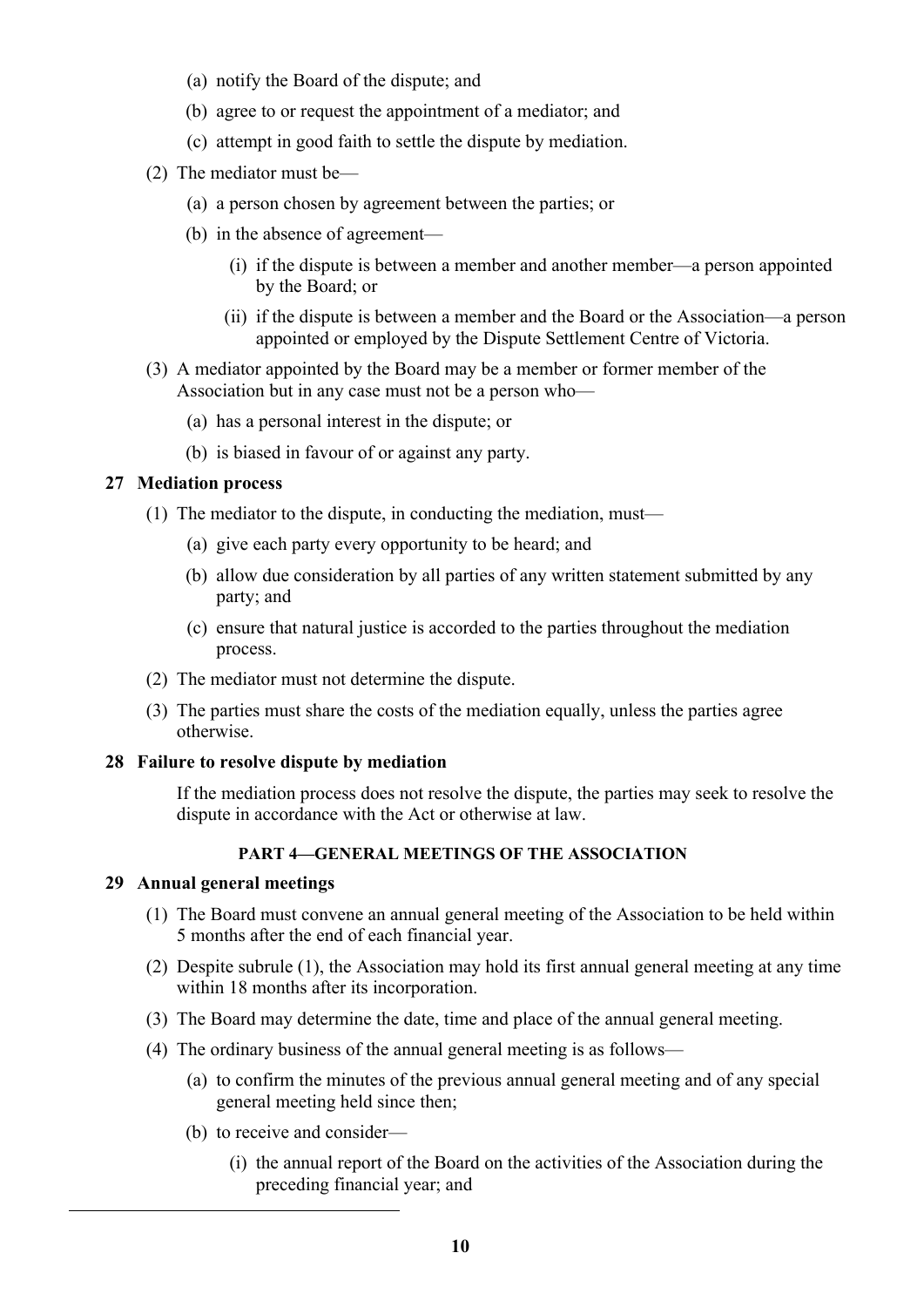- (ii) the financial statements of the Association for the preceding financial year submitted by the Board in accordance with Part 7 of the Act;
- (c) to elect the members of the Board who are standing for election (or re-election);
- (d) to confirm or vary the amounts (if any) of the annual subscription and joining fee.
- (5) The annual general meeting may also conduct any other business of which notice has been given in accordance with these Rules.

### **30 Special general meetings**

- (1) Any general meeting of the Association, other than an annual general meeting or a disciplinary appeal meeting, is a special general meeting.
- (2) The Board may convene a special general meeting whenever it thinks fit.
- (3) No business other than that set out in the notice under rule 32 may be conducted at the meeting.

**Note**

General business may be considered at the meeting if it is included as an item for consideration in the notice under rule 32 and the majority of members at the meeting agree.

## **31 Special general meeting held at request of members**

- (1) The Board must convene a special general meeting if a request to do so is made in accordance with subrule (2) by members with at least 10% of the votes that may be cast at a special general meeting.
- (2) A request for a special general meeting must—
	- (a) be in writing; and
	- (b) state the business to be considered at the meeting and any resolutions to be proposed; and
	- (c) include the names and signatures of the members requesting the meeting; and
	- (d) be given to the Secretary.
- (3) If the Board does not convene a special general meeting within one month after the date on which the request is made, the members making the request (or any of them) may convene the special general meeting.
- (4) A special general meeting convened by members under subrule (3)—
	- (a) must be held within 3 months after the date on which the original request was made; and
	- (b) may only consider the business stated in that request.
- (5) The Association must reimburse all reasonable expenses incurred by the members convening a special general meeting under subrule (3).

# **32 Notice of general meetings**

- (1) The Secretary (or, in the case of a special general meeting convened under rule 31(3), the members convening the meeting) must give to each member of the Association—
	- (a) at least 21 days' notice of a general meeting if a special resolution is to be proposed at the meeting; or
	- (b) at least 14 days' notice of a general meeting in any other case.
- (2) The notice must—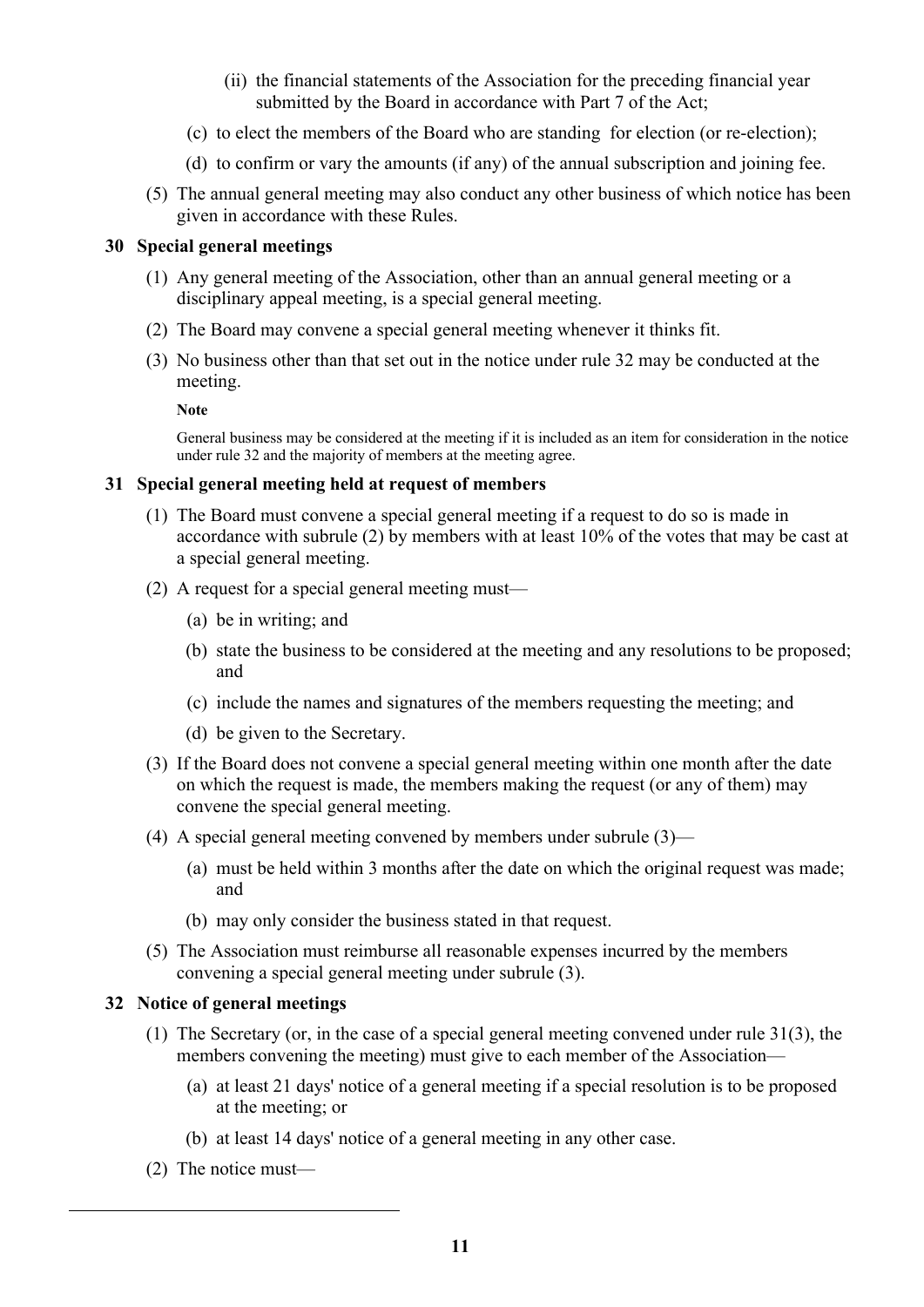- (a) specify the date, time and place of the meeting; and
- (b) indicate the general nature of each item of business to be considered at the meeting; and
- (c) if a special resolution is to be proposed—
	- (i) state in full the proposed resolution; and
	- (ii) state the intention to propose the resolution as a special resolution; and
- (d) comply with rule 33(5).
- (3) This rule does not apply to a disciplinary appeal meeting.

Rule 22(4) sets out the requirements for notice of a disciplinary appeal meeting.

### **33 Proxies**

- (1) A member may appoint another member as his or her proxy to vote and speak on his or her behalf at a general meeting other than at a disciplinary appeal meeting.
- (2) The appointment of a proxy must be in writing and signed by the member making the appointment.
- (3) The member appointing the proxy may give specific directions as to how the proxy is to vote on his or her behalf, otherwise the proxy may vote on behalf of the member in any matter as he or she sees fit.
- (4) If the Board has approved a form for the appointment of a proxy, the member may use any other form that clearly identifies the person appointed as the member's proxy and that has been signed by the member.
- (5) Notice of a general meeting given to a member under rule 32 must—
	- (a) state that the member may appoint another member as a proxy for the meeting; and
	- (b) include a copy of any form that the Board has approved for the appointment of a proxy.
- (6) A form appointing a proxy must be given to the Chairperson of the meeting before or at the commencement of the meeting.
- (7) A form appointing a proxy sent by post or electronically is of no effect unless it is received by the Association no later than 24 hours before the commencement of the meeting.

# **34 Use of technology**

- (1) A member not physically present at a general meeting may be permitted to participate in the meeting by the use of technology that allows that member and the members present at the meeting to clearly and simultaneously communicate with each other.
- (2) For the purposes of this Part, a member participating in a general meeting as permitted under subrule (1) is taken to be present at the meeting and, if the member votes at the meeting, is taken to have voted in person.

# **35 Quorum at general meetings**

- (1) No business may be conducted at a general meeting unless a quorum of members is present.
- (2) The quorum for a general meeting is the presence (physically, by proxy or as allowed under rule 34) of the lesser of 10 members and 10% of the members entitled to vote.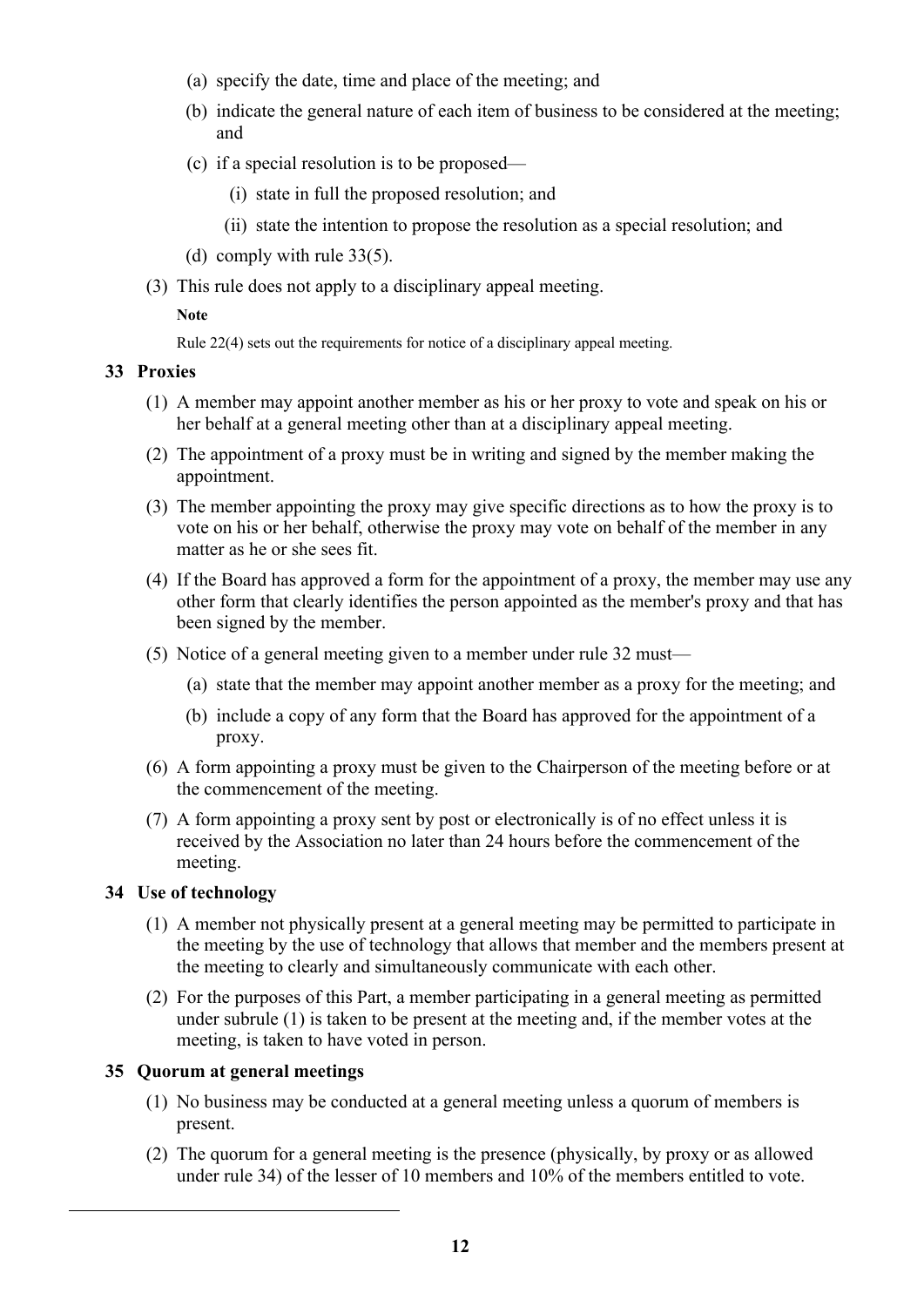- (3) If a quorum is not present within 30 minutes after the notified commencement time of a general meeting—
	- (a) in the case of a meeting convened by, or at the request of, members under rule 31 the meeting must be dissolved;

If a meeting convened by, or at the request of, members is dissolved under this subrule, the business that was to have been considered at the meeting is taken to have been dealt with. If members wish to have the business reconsidered at another special meeting, the members must make a new request under rule 31.

- (b) in any other case—
	- (i) the meeting must be adjourned to a date not more than 21 days after the adjournment; and
	- (ii) notice of the date, time and place to which the meeting is adjourned must be given at the meeting and confirmed by written notice given to all members as soon as practicable after the meeting.
- (4) If a quorum is not present within 30 minutes after the time to which a general meeting has been adjourned under subrule (3)(b), the members present at the meeting (if not fewer than 3) may proceed with the business of the meeting as if a quorum were present.

### **36 Adjournment of general meeting**

- (1) The Chairperson of a general meeting at which a quorum is present may, with the consent of a majority of members present at the meeting, adjourn the meeting to another time at the same place or at another place.
- (2) Without limiting subrule (1), a meeting may be adjourned—
	- (a) if there is insufficient time to deal with the business at hand; or
	- (b) to give the members more time to consider an item of business.

#### **Example**

The members may wish to have more time to examine the financial statements submitted by the Board at an annual general meeting.

- (3) No business may be conducted on the resumption of an adjourned meeting other than the business that remained unfinished when the meeting was adjourned.
- (4) Notice of the adjournment of a meeting under this rule is not required unless the meeting is adjourned for 14 days or more, in which case notice of the meeting must be given in accordance with rule 32.

#### **37 Voting at general meeting**

- (1) On any question arising at a general meeting—
	- (a) subject to subrule (3) and subrule (5), each member who is entitled to vote has one vote; and
	- (b) members may vote personally or by proxy; and
	- (c) except in the case of a special resolution, the question must be decided on a majority of votes.
- (2) If votes are divided equally on a question, the Chairperson of the meeting has a second or casting vote.
- (3) If the question is whether or not to confirm the minutes of a previous meeting, only members who were present at that meeting may vote.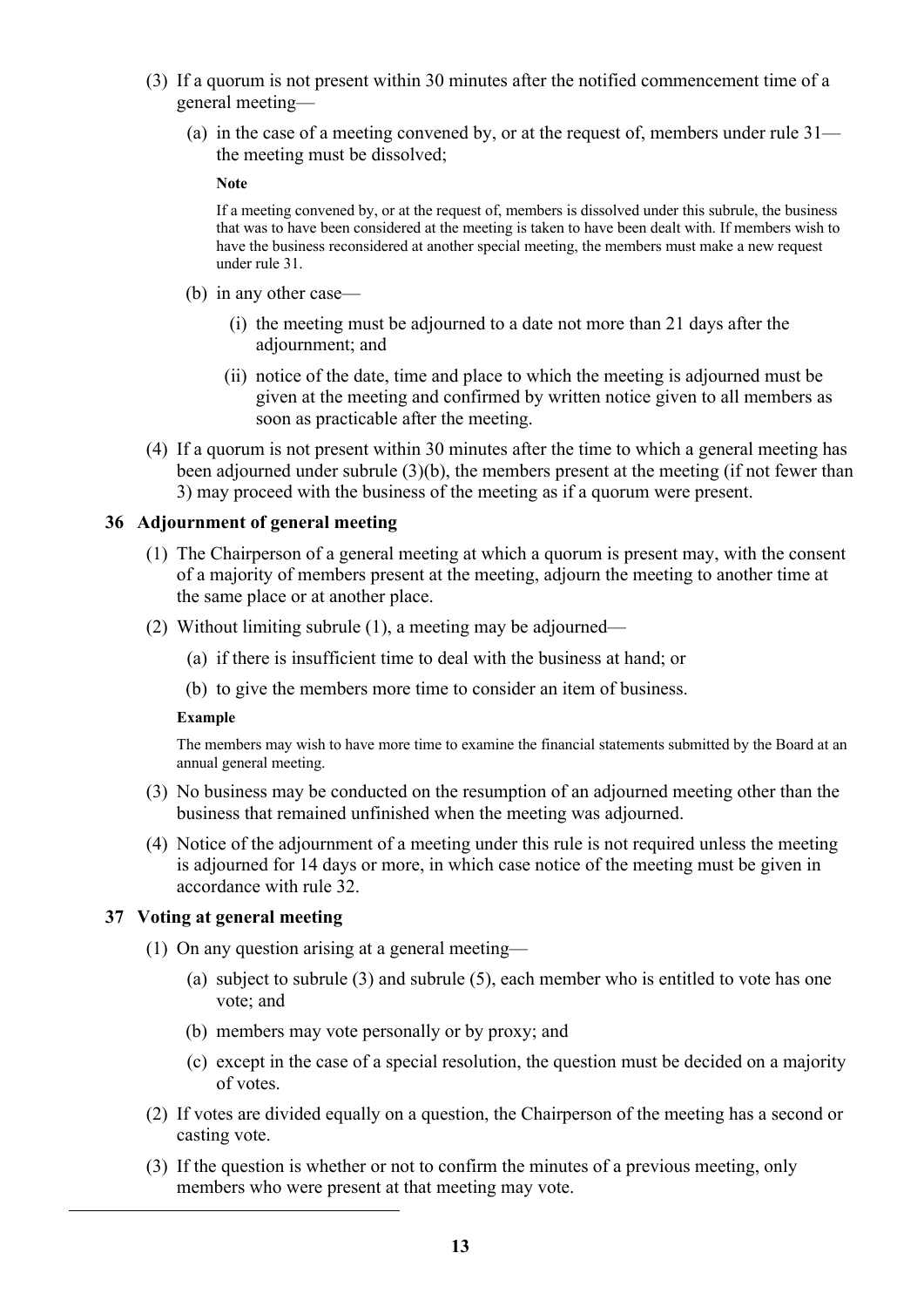- (4) This rule does not apply to a vote at a disciplinary appeal meeting conducted under rule 23.
- (5) The Board may from time to time by special resolution grant additional voting rights to any member that is Victorian wine region, if and to the extent that the financial contribution made by that member in the current financial year reflects contributions on behalf of Victorian wine producers and / or Victorian grape growers.
- (6) The Board may from time to time by special resolution suspend the right to vote of a Victorian wine producer and/or Victorian grape grower who pays their annual subscriptions or makes other financial contributions, which would otherwise be payable to the Association, to a Victorian wine region who is then granted additional voting rights in accordance with sub-rule 37(5).

Sub-rule 37(6) was inserted pursuant to a special resolution of members at a Special General Meeting on 21 June 2021.

# **38 Special resolutions**

A special resolution is passed if not less than three quarters of the members voting at a general meeting (whether in person or by proxy) vote in favour of the resolution.

**Note**

In addition to certain matters specified in the Act, a special resolution is required—

- (a) to remove a Board member from office ;
- (b) to alter these Rules, including changing the name or any of the purposes of the Association.

# **39 Determining whether resolution carried**

- (1) Subject to subsection (2), the Chairperson of a general meeting may, on the basis of a show of hands, declare that a resolution has been—
	- (a) carried; or
	- (b) carried unanimously; or
	- (c) carried by a particular majority; or
	- $(d)$  lost—

and an entry to that effect in the minutes of the meeting is conclusive proof of that fact.

- (2) If a poll (where votes are cast in writing) is demanded by three or more members on any question—
	- (a) the poll must be taken at the meeting in the manner determined by the Chairperson of the meeting; and
	- (b) the Chairperson must declare the result of the resolution on the basis of the poll.
- (3) A poll demanded on the election of the Chairperson or on a question of an adjournment must be taken immediately.
- (4) A poll demanded on any other question must be taken before the close of the meeting at a time determined by the Chairperson.

# **40 Minutes of general meeting**

- (1) The Board must ensure that minutes are taken and kept of each general meeting.
- (2) The minutes must record the business considered at the meeting, any resolution on which a vote is taken and the result of the vote.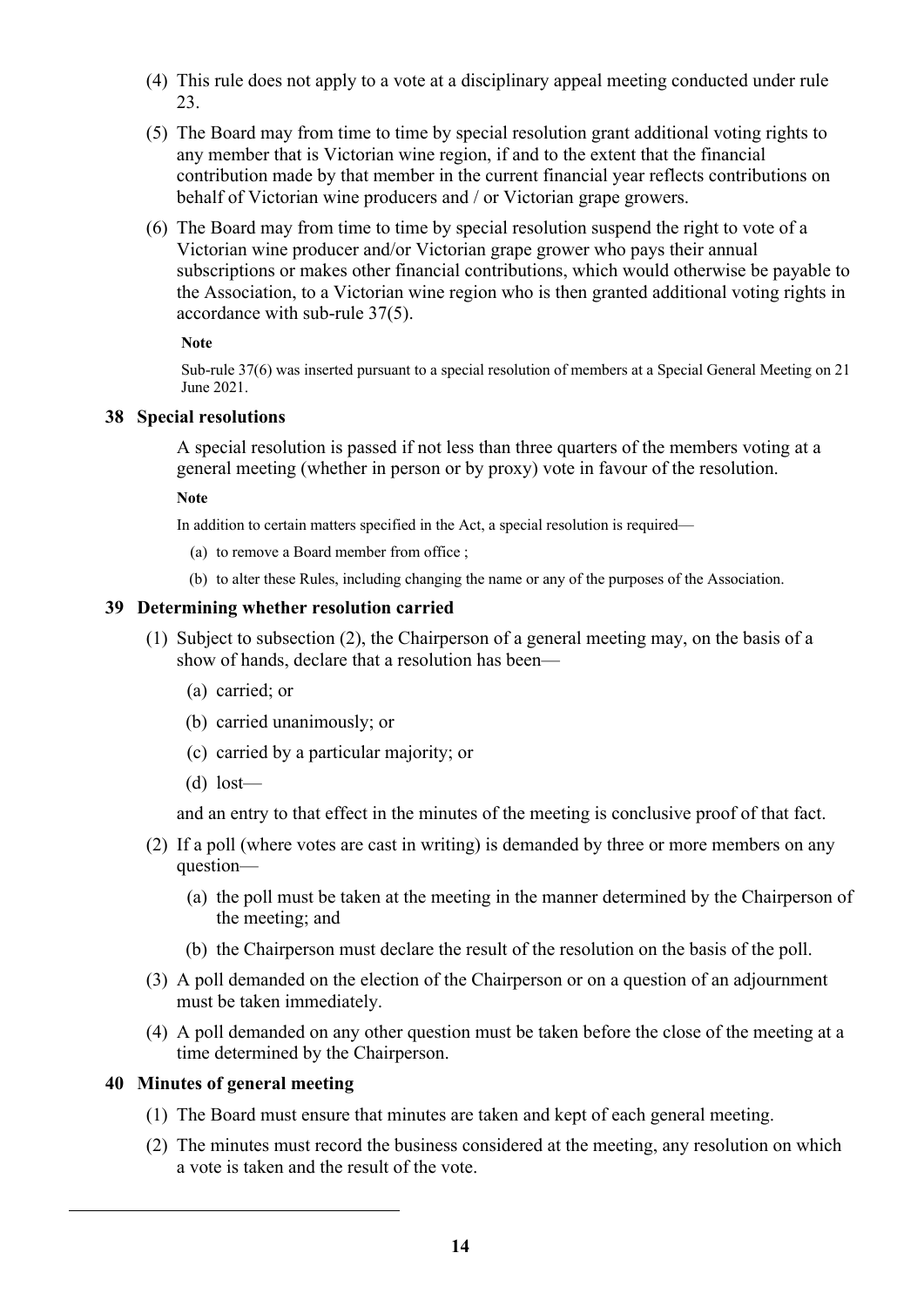- (3) In addition, the minutes of each annual general meeting must include—
	- (a) the names of the members attending the meeting; and
	- (b) proxy forms given to the Chairperson of the meeting under rule 33(6); and
	- (c) the financial statements submitted to the members in accordance with rule  $29(4)(b)(ii)$ ; and
	- (d) the certificate signed by two Board members certifying that the financial statements give a true and fair view of the financial position and performance of the Association; and
	- (e) any audited accounts and auditor's report or report of a review accompanying the financial statements that are required under the Act.

## **PART 5—BOARD**

## **Division 1—Powers of Board**

## **41 Role and powers**

- (1) The business of the Association must be managed by or under the direction of a Board.
- (2) The Board may exercise all the powers of the Association except those powers that these Rules or the Act require to be exercised by general meetings of the members of the Association.
- (3) The Board may—
	- (a) appoint and remove staff;
	- (b) establish subcommittees consisting of members with terms of reference it considers appropriate.

# **42 Delegation**

- (1) The Board may delegate to a member of the Board, a subcommittee or staff, any of its powers and functions other than—
	- (a) this power of delegation; or
	- (b) a duty imposed on the Board by the Act or any other law.
- (2) The delegation must be in writing and may be subject to the conditions and limitations the Board considers appropriate.
- (3) The Board may, in writing, revoke a delegation wholly or in part.

# **Division 2—Composition of Board and duties of members**

# **43 Composition of Board**

The Board consists of—

- (a) a Chairperson; and
- (b) if elected, a Deputy Chairperson; and
- (c) a Secretary; and
- (d) a Treasurer; and
- (e) ordinary members (if any) elected under rule 52.

# **44 General Duties**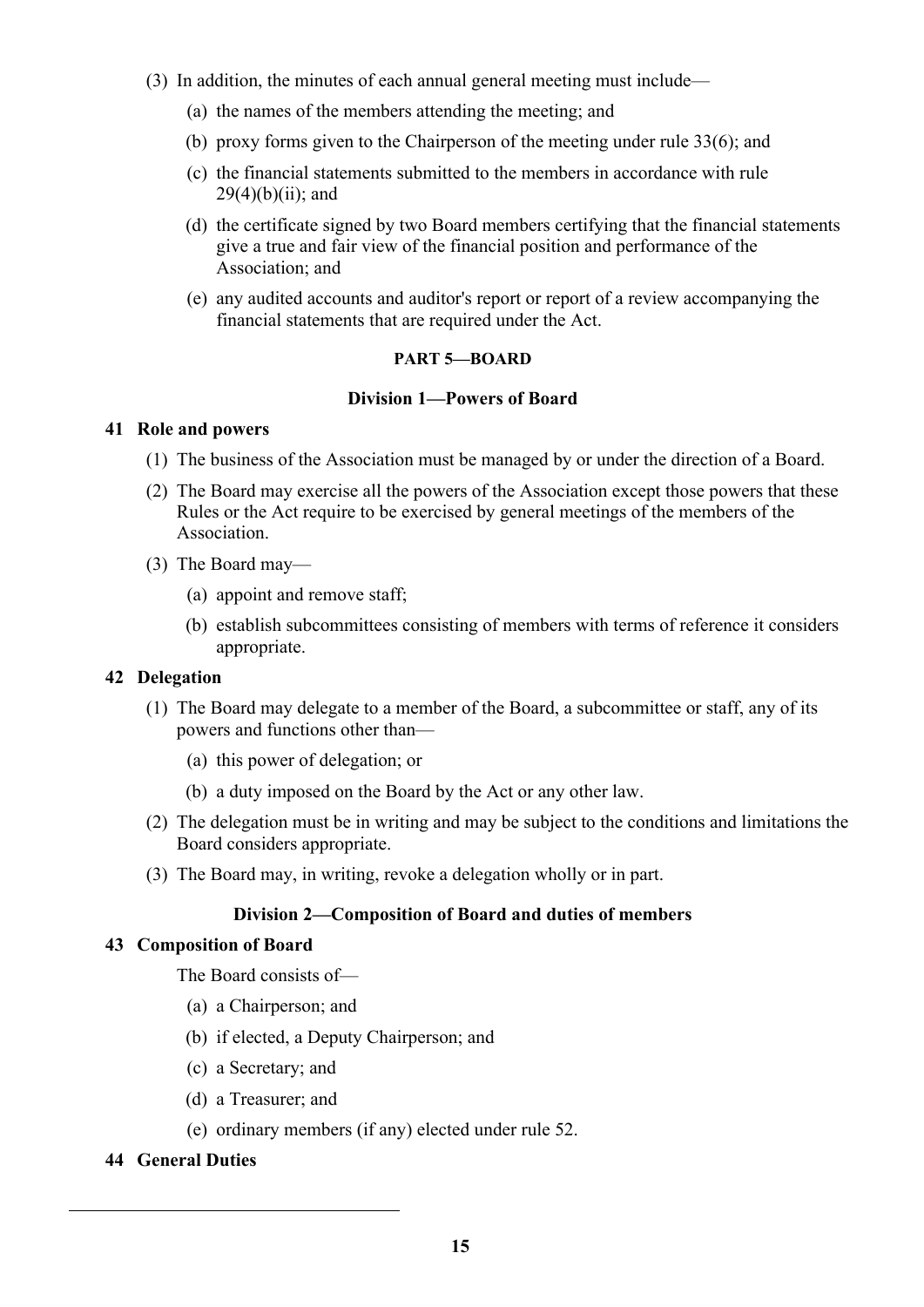- (1) As soon as practicable after being elected or appointed to the Board, each Board member must become familiar with these Rules and the Act.
- (2) The Board is collectively responsible for ensuring that the Association complies with the Act and that individual members of the Board comply with these Rules.
- (3) Board members must exercise their powers and discharge their duties with reasonable care and diligence.
- (4) Board members must exercise their powers and discharge their duties—
	- (a) in good faith in the best interests of the Association; and
	- (b) for a proper purpose.
- (5) Board members and former Board members must not make improper use of—
	- (a) their position; or
	- (b) information acquired by virtue of holding their position—

so as to gain an advantage for themselves or any other person or to cause detriment to the Association.

**Note**

See also Division 3 of Part 6 of the Act which sets out the general duties of the office holders of an incorporated association.

(6) In addition to any duties imposed by these Rules, a Board member must perform any other duties imposed from time to time by resolution at a general meeting.

#### **45 Chairperson and Deputy Chairperson**

- (1) Subject to subrule (2), the Chairperson or, in the Chairperson 's absence, the Deputy Chairperson (if any) is the Chairperson for any general meetings and for any Board meetings.
- (2) If the Chairperson and the Deputy Chairperson (if any) are both absent, or are unable to preside, the Chairperson of the meeting must be—
	- (a) in the case of a general meeting—a member elected by the other members present; or
	- (b) in the case of a Board meeting—a Board member elected by the other Board members present.

#### **46 Secretary**

(1) The Secretary must perform any duty or function required under the Act to be performed by the secretary of an incorporated association.

#### **Example**

Under the Act, the secretary of an incorporated association is responsible for lodging documents of the association with the Registrar.

- (2) The Secretary must—
	- (a) maintain the register of members in accordance with rule 17; and
	- (b) keep custody of the common seal (if any) of the Association and, except for the financial records referred to in rule 69(3), all books, documents and securities of the Association in accordance with rules 71 and 74; and
	- (c) subject to the Act and these Rules, provide members with access to the register of members, the minutes of general meetings and other books and documents; and
	- (d) perform any other duty or function imposed on the Secretary by these Rules.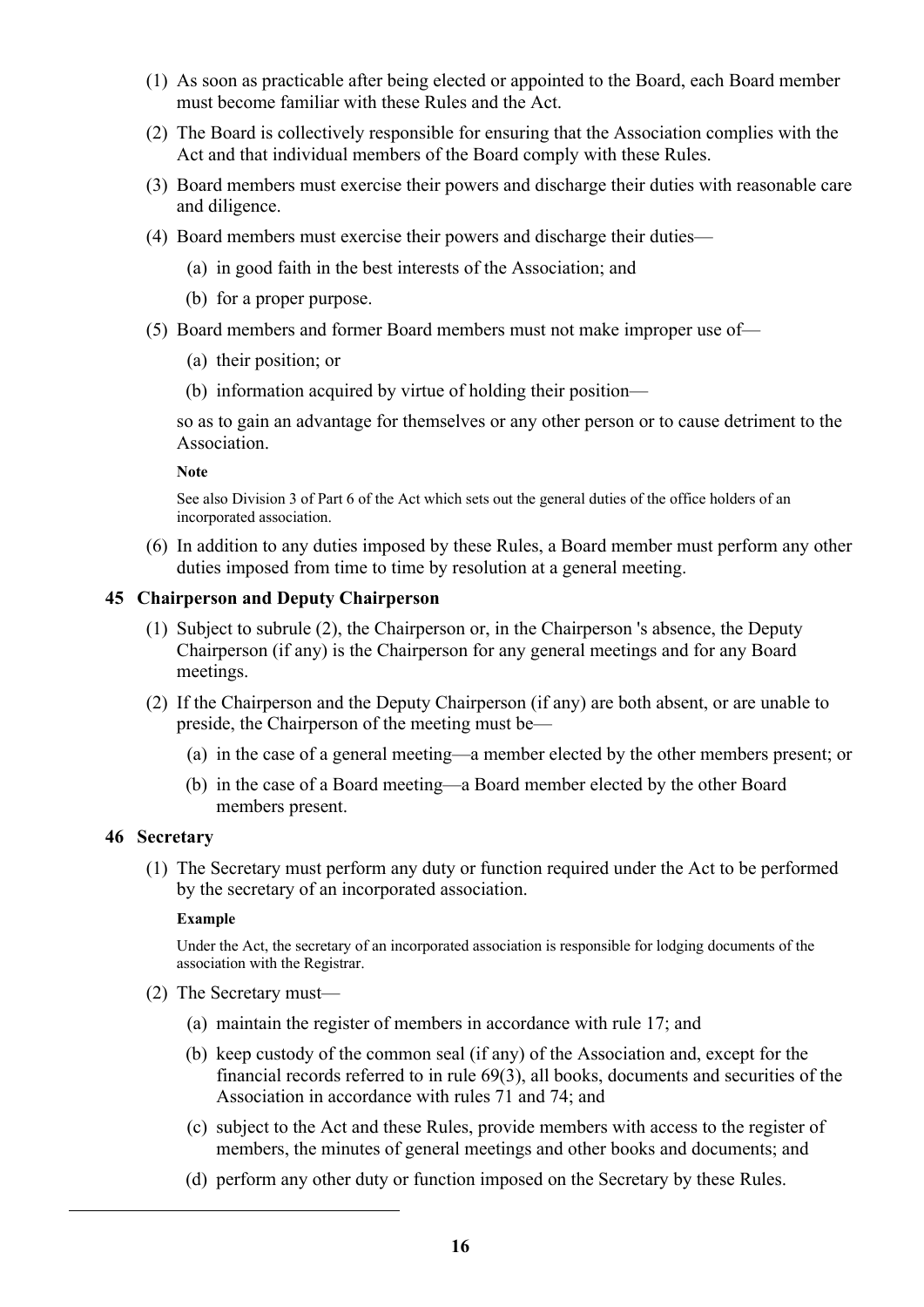- (3) The Secretary must give to the Registrar notice of his or her appointment within 14 days after the appointment.
- (4) The Board may delegate some or all of the Secretary's responsibilities under these Rules to a person appointed by the Board.

#### **47 Treasurer**

- (1) The Treasurer must—
	- (a) receive all moneys paid to or received by the Association and issue receipts for those moneys in the name of the Association; and
	- (b) ensure that all moneys received are paid into the account of the Association within 5 working days after receipt; and
	- (c) make any payments authorised by the Board or by a general meeting of the Association from the Association's funds.
- (2) The Treasurer must—
	- (a) ensure that the financial records of the Association are kept in accordance with the Act; and
	- (b) coordinate the preparation of the financial statements of the Association and their certification by the Board prior to their submission to the annual general meeting of the Association.
- (3) The Treasurer must ensure that at least one other Board member has access to the accounts and financial records of the Association.
- (4) The Board may delegate some or all of the Treasurer's responsibilities under these Rules to a person appointed by the Board..

#### **Division 3—Election of Board members and tenure of office**

#### **48 Who is eligible to be a Board member**

A person is eligible to be elected or appointed as a Board member if the person—

- (a) is 18 years or over; and
- (b) is a member of the Association (including an associate member), or is an employee or officer of a member of the Association (including an associate member), or is otherwise eligible as a result of a decision of the Board.

#### **49 Desired skills for Board**

The Association will endeavour to appoint members of the Board with expertise in one or more of the following fields:

- (a) grape growing;
- (b) winemaking;
- (c) marketing;
- (d) finance;
- (e) business management and administration;
- (f) government policy processes and public administration;
- (g) strategic management;
- (h) administration of research and development;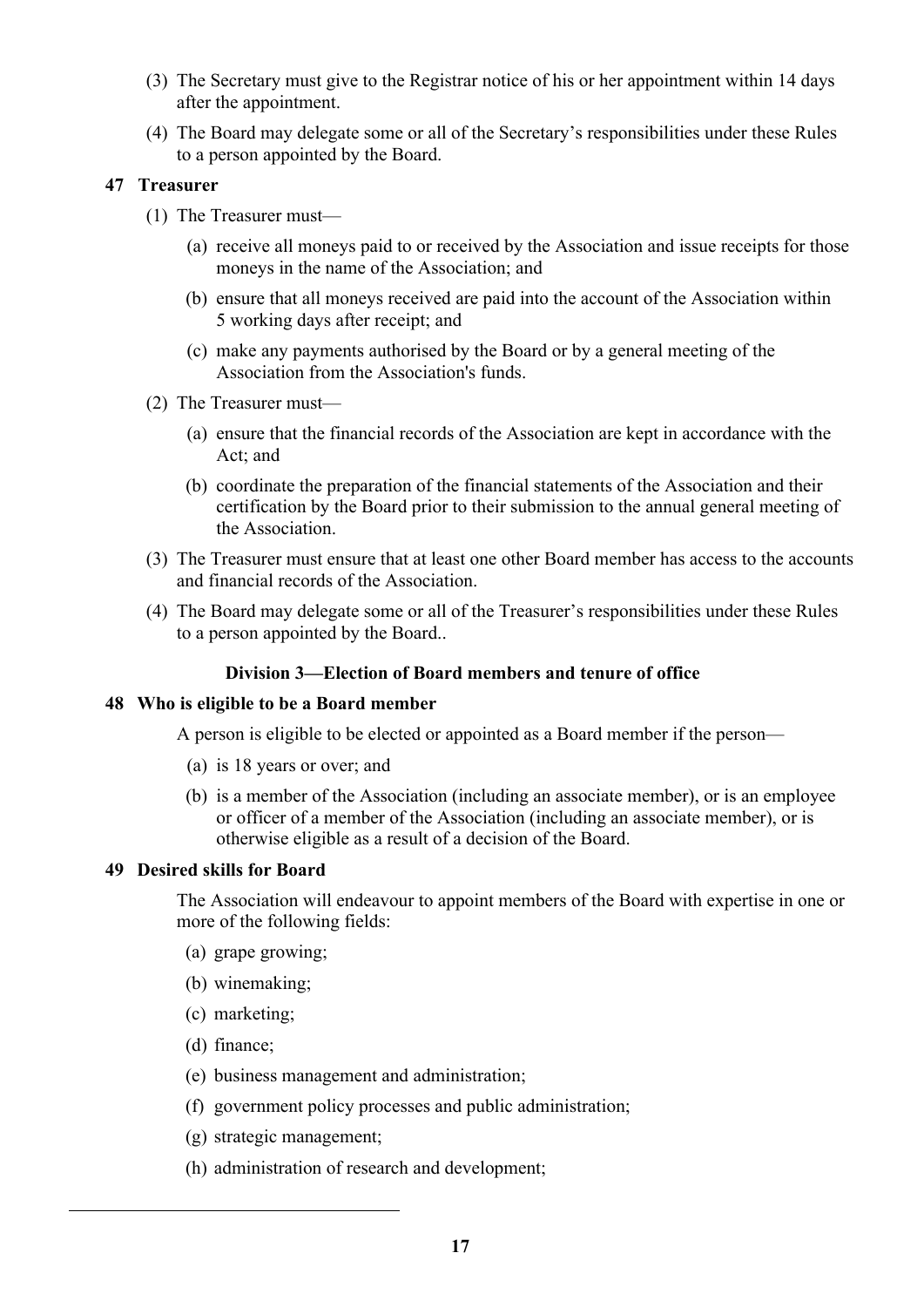- (i) technology;
- $(i)$  law;
- (k) human resource management;
- (l) communications.

# **50 Election of Board**

- (1) Prior to the election of the Board, the Chairperson of the meeting must call for nominations to fill the number of Board positions which are available.
- (2) An eligible member of the Association may—
	- (a) nominate himself or herself; or
	- (b) with the member's consent, be nominated by another member.

## **51 Election of Chairperson etc.**

- (1) Once the Board members have been elected, they will vote amongst themselves at the next Board meeting for the following positions:
	- (a) Chairperson;
	- (b) if determined by the Board, Deputy Chairperson;
	- (c) Secretary;
	- (d) Treasurer.
- (2) If only one member is nominated for a position, the Chairperson of the meeting must declare the member elected to the position.
- (3) If more than one member is nominated, a ballot must be held in accordance with rule 53.

# **52 Election of ordinary members**

- (1) The outgoing Board must by resolution decide the number of members of the Board to hold office for the next year.
- (2) A single election may be held to fill all of those positions.
- (3) If the number of members nominated for the position of Board member is less than or equal to the number to be elected, the Chairperson of the meeting must declare each of those members to be elected to the position.
- (4) If the number of members nominated exceeds the number to be elected, a ballot must be held in accordance with rule 53.

# **53 Ballot**

- (1) If a ballot is required for the election for a position, the Chairperson of the meeting must appoint a person to act as returning officer to conduct the ballot.
- (2) The returning officer may be the executive officer of the Association.
- (3) Before the ballot is taken, each candidate may make a short speech in support of his or her election.
- (4) The election must be by secret ballot, unless the meeting by special resolution has determined otherwise.
- (5) If a secret ballot is to be held, the returning officer must give a blank piece of paper to—
	- (a) each member present in person; and
	- (b) each proxy appointed by a member.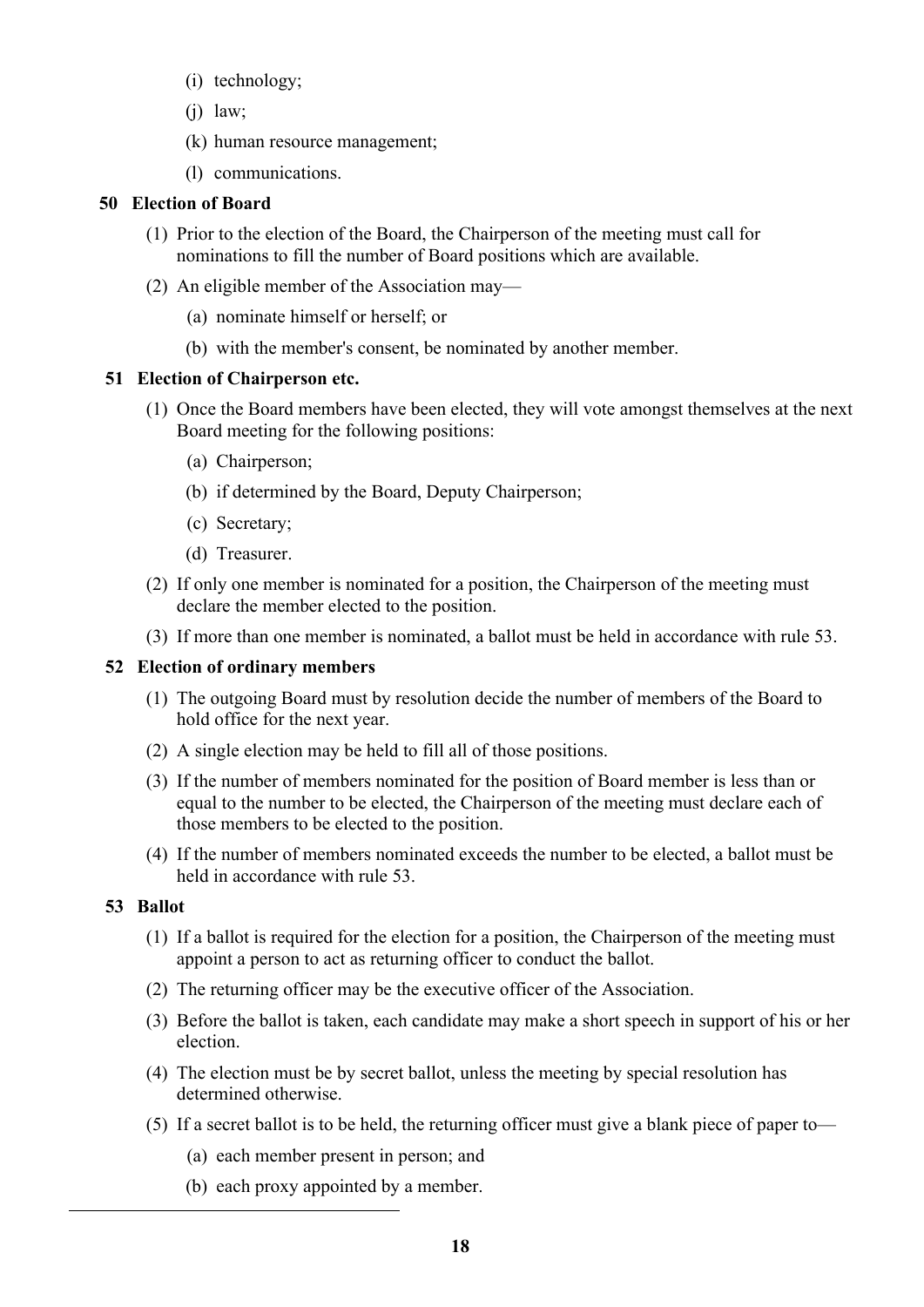#### **Example**

If a member has been appointed the proxy of 5 other members, the member must be given 6 ballot papers one for the member and one each for the other members.

- (6) If the ballot is for a single position, the voter must write on the ballot paper the name of the candidate for whom they wish to vote.
- (7) If the ballot is for more than one position—
	- (a) the voter must write on the ballot paper the name of each candidate for whom they wish to vote;
	- (b) the voter must not write the names of more candidates than the number to be elected.
- (8) Ballot papers that do not comply with subrule (7)(b) are not to be counted.
- (9) Each ballot paper on which the name of a candidate has been written counts as one vote for that candidate.
- (10) The returning officer must declare elected the candidate or, in the case of an election for more than one position, the candidates who received the most votes.
- (11) If the returning officer is unable to declare the result of an election under subrule (10) because 2 or more candidates received the same number of votes, the returning officer must—
	- (a) conduct a further election for the position in accordance with subrules (4) to (10) to decide which of those candidates is to be elected; or
	- (b) with the agreement of those candidates, decide by lot which of them is to be elected. **Examples**

The choice of candidate may be decided by the toss of a coin, drawing straws or drawing a name out of a hat.

### **54 Term of office**

- (1) Subject to the remainder of this rule and rule 55, a Board member holds office until the positions of the Board for the following year have been determined.
- (2) A Board member shall be elected for a two-year term, and may be re-elected.
- (3) A general meeting of the Association may—
	- (a) by special resolution remove a Board member from office; and
	- (b) elect an eligible member of the Association to fill the vacant position in accordance with this Division.
- (4) A member who is the subject of a proposed special resolution under subrule (3)(a) may make representations in writing to the Secretary or Chairperson of the Association (not exceeding a reasonable length) and may request that the representations be provided to the members of the Association.
- (5) The Secretary or the Chairperson may give a copy of the representations to each member of the Association or, if they are not so given, the member may require that they be read out at the meeting at which the special resolution is to be proposed.
- (6) Half of the members of the Board shall be vacated at each annual general meeting, and
	- (a) the Board members whose positions are to be the subject of election are those whose current tenure (i.e. the period since they were most recently elected / re-elected) is the longest;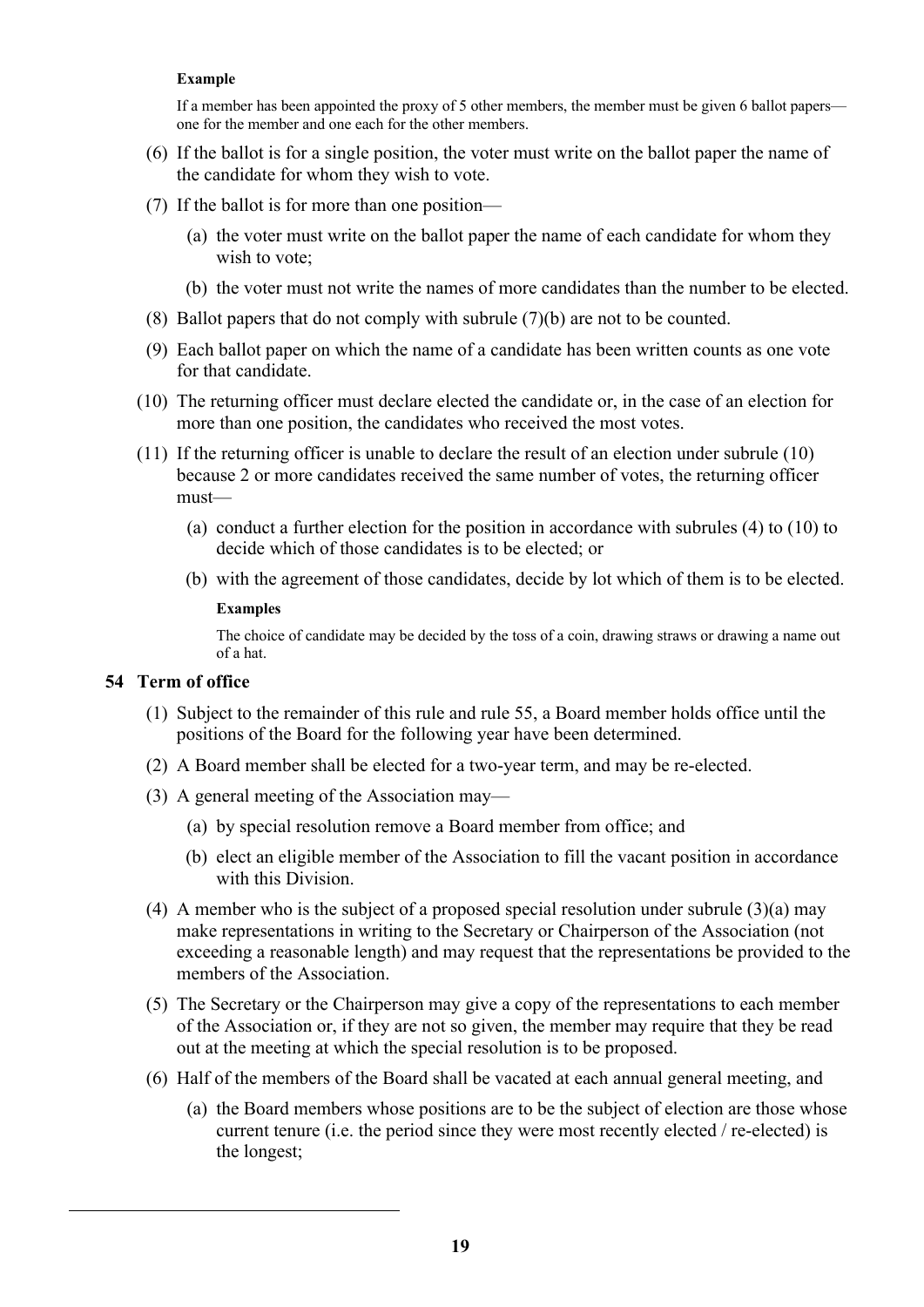- (b) if there are more Board members that qualify under subrule 6(a) than vacancies, and all wish to stand for re-election, the Board members who must stand for re-election shall be determined by ballot; and
- (c) if there are an odd number of Board members, the number shall be rounded down when determining the number of vacancies.
- (7) The Board may, by special resolution of the Board, remove a Board member from office.

# **55 Vacation of office**

- (1) A Board member may resign from the Board by written notice addressed to the Board.
- (2) A person ceases to be a Board member if he or she—
	- (a) ceases to be a member of the Association; or
	- (b) fails to attend 3 consecutive Board meetings (other than special or urgent Board meetings) without leave of absence under rule 66; or
	- (c) otherwise ceases to be a Board member by operation of section 78 of the Act.

**Note**

A Board member may not hold the office of secretary if they do not reside in Australia.

## **56 Filling casual vacancies**

- (1) The Board may appoint an eligible person to fill a position on the Board that—
	- (a) has become vacant under rule 54 or rule 55; or
	- (b) was not filled by election at the last annual general meeting; or
	- (c) has been determined by the Board as desirable on the basis of skills required by the Board or the Association, including those listed in rule 49.
- (2) If the position of Secretary becomes vacant, the Board must appoint a member to the position within 14 days after the vacancy arises.
- (3) Rule 54 applies to any Board member appointed by the Board under subrule (1) or (2).
- (4) The Board may continue to act despite any vacancy in its membership.

# **Division 4—Meetings of Board**

# **57 Meetings of Board**

- (1) The Board must meet at least 4 times in each year at the dates, times and places determined by the Board.
- (2) The date, time and place of the first Board meeting must be determined by the members of the Board as soon as practicable after the annual general meeting of the Association at which the members of the Board were elected.
- (3) Special Board meetings may be convened by the Chairperson or by any 4 Board members.

# **58 Notice of meetings**

- (1) Notice of each Board meeting must be given to each Board member no later than 7 days before the date of the meeting.
- (2) Notice may be given of more than one Board meeting at the same time.
- (3) The notice must state the date, time and place of the meeting.
- (4) If a special Board meeting is convened, the notice must include the general nature of the business to be conducted.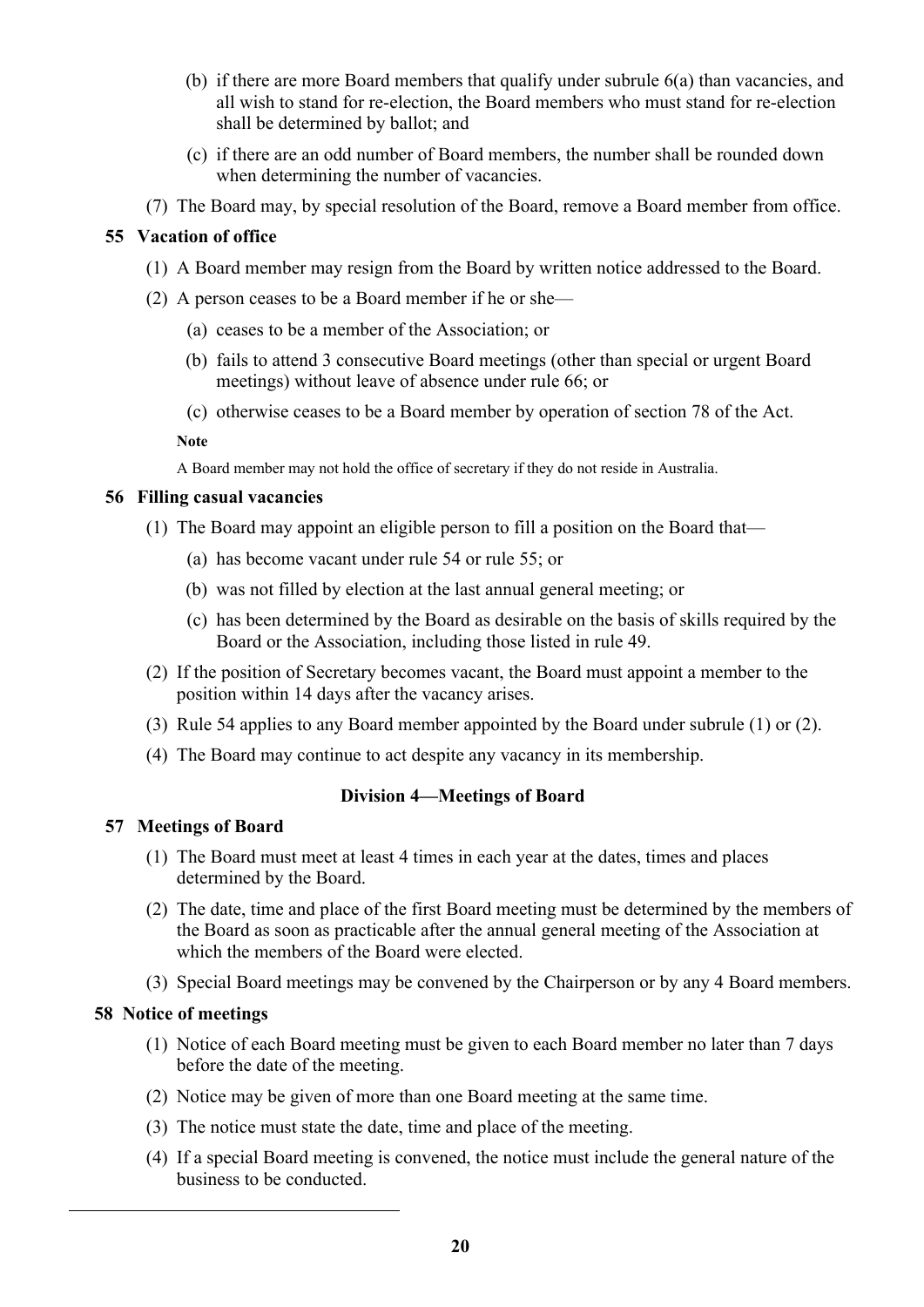(5) The only business that may be conducted at the meeting is the business for which the meeting is convened.

# **59 Urgent meetings**

- (1) In cases of urgency, a meeting can be held without notice being given in accordance with rule 58 provided that as much notice as practicable is given to each Board member by the quickest means practicable.
- (2) Any resolution made at the meeting must be passed by an absolute majority of the Board.
- (3) The only business that may be conducted at an urgent meeting is the business for which the meeting is convened.

### **60 Procedure and order of business**

- (1) The procedure to be followed at a meeting of a Board must be determined from time to time by the Board.
- (2) The order of business may be determined by the members present at the meeting.

## **61 Use of technology**

- (1) A Board member who is not physically present at a Board meeting may participate in the meeting by the use of technology that allows that Board member and the Board members present at the meeting to clearly and simultaneously communicate with each other.
- (2) For the purposes of this Part, a Board member participating in a Board meeting as permitted under subrule (1) is taken to be present at the meeting and, if the member votes at the meeting, is taken to have voted in person.

## **62 Quorum**

- (1) No business may be conducted at a Board meeting unless a quorum is present.
- (2) The quorum for a Board meeting is the presence (in person or as allowed under rule 61) of a majority of the Board members holding office.
- (3) If a quorum is not present within 30 minutes after the notified commencement time of a Board meeting—
	- (a) in the case of a special meeting—the meeting lapses;
	- (b) in any other case—the meeting must be adjourned to a date no later than 14 days after the adjournment and notice of the time, date and place to which the meeting is adjourned must be given in accordance with rule 58.

# **63 Voting**

- (1) On any question arising at a Board meeting, each Board member present at the meeting has one vote.
- (2) A motion is carried if a majority of Board members present at the meeting vote in favour of the motion.
- (3) Subrule (2) does not apply to any motion or question which is required by these Rules to be passed by an absolute majority of the Board.
- (4) If votes are divided equally on a question, the Chairperson of the meeting has a second or casting vote.
- (5) Voting by proxy is not permitted.
- **64 Conflict of interest**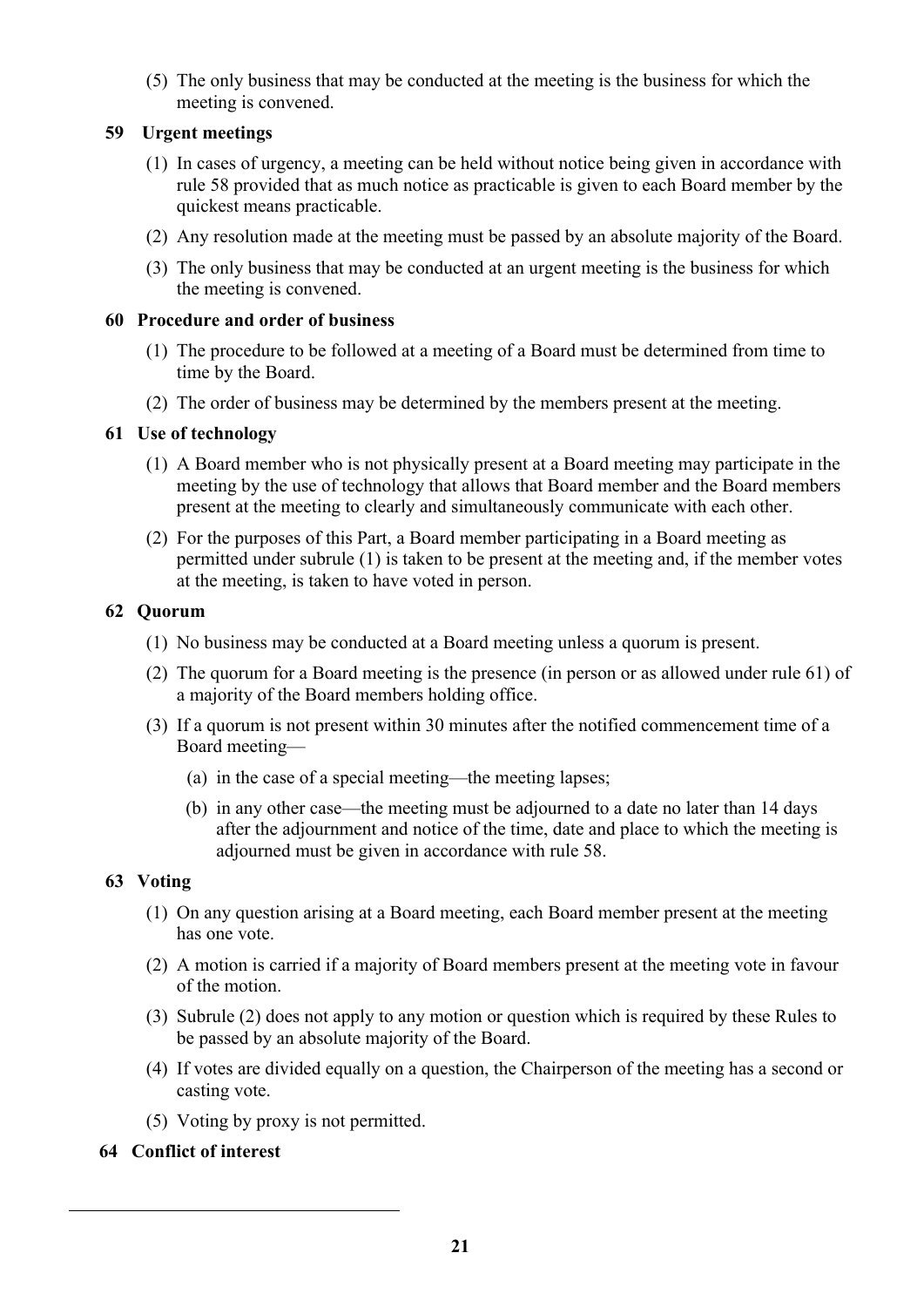- (1) A Board member who has a material personal interest in a matter being considered at a Board meeting must disclose the nature and extent of that interest to the Board.
- (2) The member—
	- (a) must not be present while the matter is being considered at the meeting; and
	- (b) must not vote on the matter.

Under section 81(3) of the Act, if there are insufficient Board members to form a quorum because a member who has a material personal interest is disqualified from voting on a matter, a general meeting may be called to deal with the matter.

- (3) This rule does not apply to a material personal interest—
	- (a) that exists only because the member belongs to a class of persons for whose benefit the Association is established; or
	- (b) that the member has in common with all, or a substantial proportion of, the members of the Association.

### **65 Minutes of meeting**

- (1) The Board must ensure that minutes are taken and kept of each Board meeting.
- (2) The minutes must record the following—
	- (a) the names of the members in attendance at the meeting;
	- (b) the business considered at the meeting;
	- (c) any resolution on which a vote is taken and the result of the vote;
	- (d) any material personal interest disclosed under rule 64.

#### **66 Leave of absence**

- (1) The Board may grant a Board member leave of absence from Board meetings for a period not exceeding 3 months.
- (2) The Board must not grant leave of absence retrospectively unless it is satisfied that it was not feasible for the Board member to seek the leave in advance.

### **PART 6—FINANCIAL MATTERS**

#### **67 Source of funds**

The funds of the Association may be derived from joining fees, annual subscriptions, donations, fund-raising activities, grants, interest and any other sources approved by the Board.

#### **68 Management of funds**

- (1) The Association must open one or more accounts with a financial institution from which all expenditure of the Association is made and into which all of the Association's revenue is deposited.
- (2) Subject to any restrictions imposed by a general meeting of the Association, the Board may approve expenditure on behalf of the Association.
- (3) The Board may authorise the Treasurer to expend funds on behalf of the Association (including by electronic funds transfer) up to a specified limit without requiring approval from the Board for each item on which the funds are expended.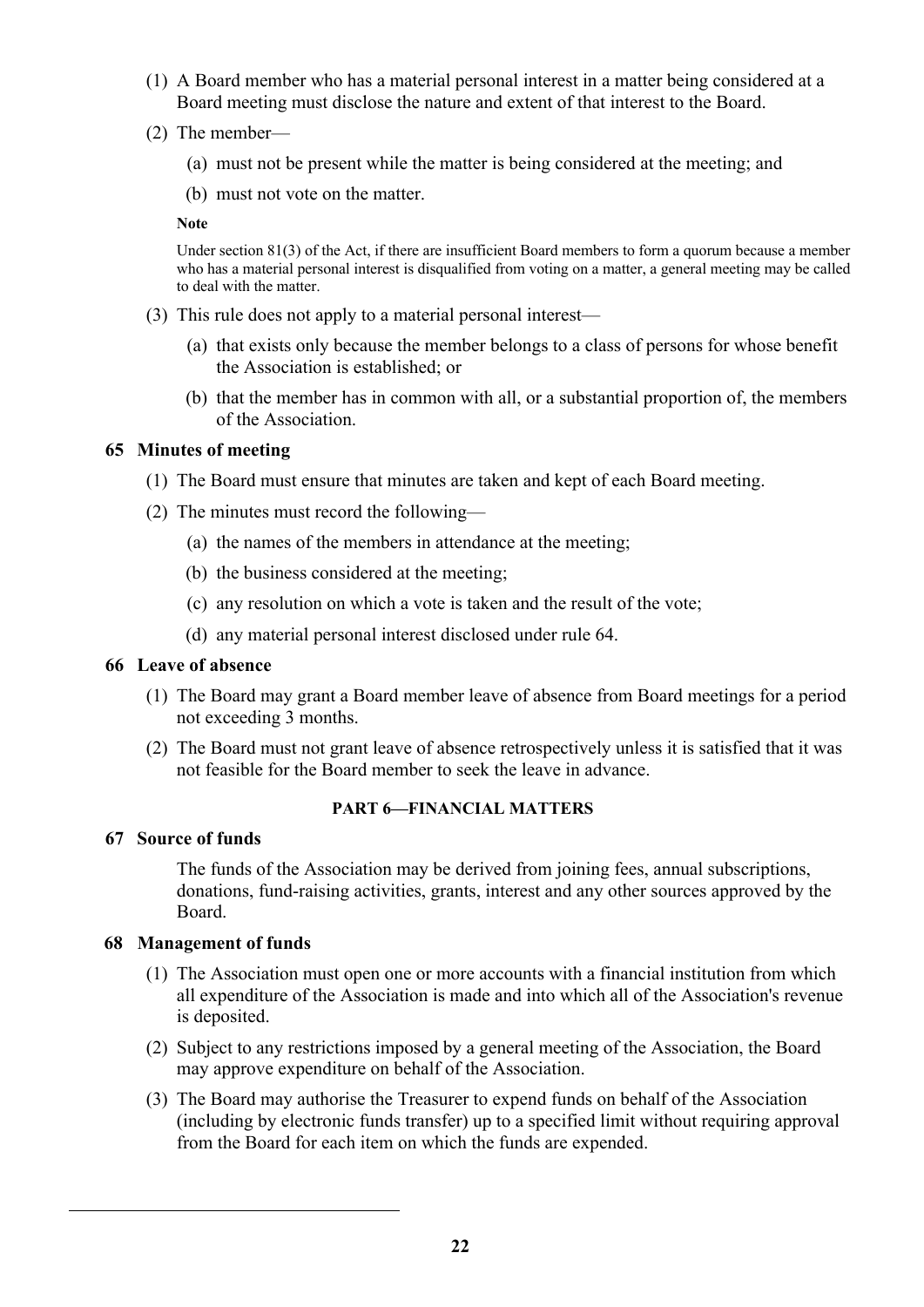- (4) All funds of the Association must be deposited into the financial accounts of the Association no later than 5 working days after receipt.
- (5) With the approval of the Board, the Treasurer may maintain a cash float provided that all money paid from or paid into the float is accurately recorded at the time of the transaction.

### **69 Financial records**

- (1) The Association must keep financial records that—
	- (a) correctly record and explain its transactions, financial position and performance; and
	- (b) enable financial statements to be prepared as required by the Act.
- (2) The Association must retain the financial records for 7 years after the transactions covered by the records are completed.
- (3) The Treasurer must keep in his or her custody, or under his or her control—
	- (a) the financial records for the current financial year; and
	- (b) any other financial records as authorised by the Board.

## **70 Financial statements**

- (1) For each financial year, the Board must ensure that the requirements under the Act relating to the financial statements of the Association are met.
- (2) Without limiting subrule (1), those requirements include—
	- (a) the preparation of the financial statements;
	- (b) if required, the review or auditing of the financial statements;
	- (c) the certification of the financial statements by the Board;
	- (d) the submission of the financial statements to the annual general meeting of the Association;
	- (e) the lodgement with the Registrar of the financial statements and accompanying reports, certificates, statements and fee.

### **PART 7—GENERAL MATTERS**

### **71 Common seal**

The Association does not have a common seal.

### **72 Registered address**

The registered address of the Association is—

- (a) the address determined from time to time by resolution of the Board; or
- (b) if the Board has not determined an address to be the registered address—the postal address of the Secretary.

### **73 Notice requirements**

- (1) Any notice required to be given to a member or a Board member under these Rules may be given—
	- (a) by handing the notice to the member personally; or
	- (b) by sending it by post to the member at the address recorded for the member on the register of members; or
	- (c) by email or facsimile transmission.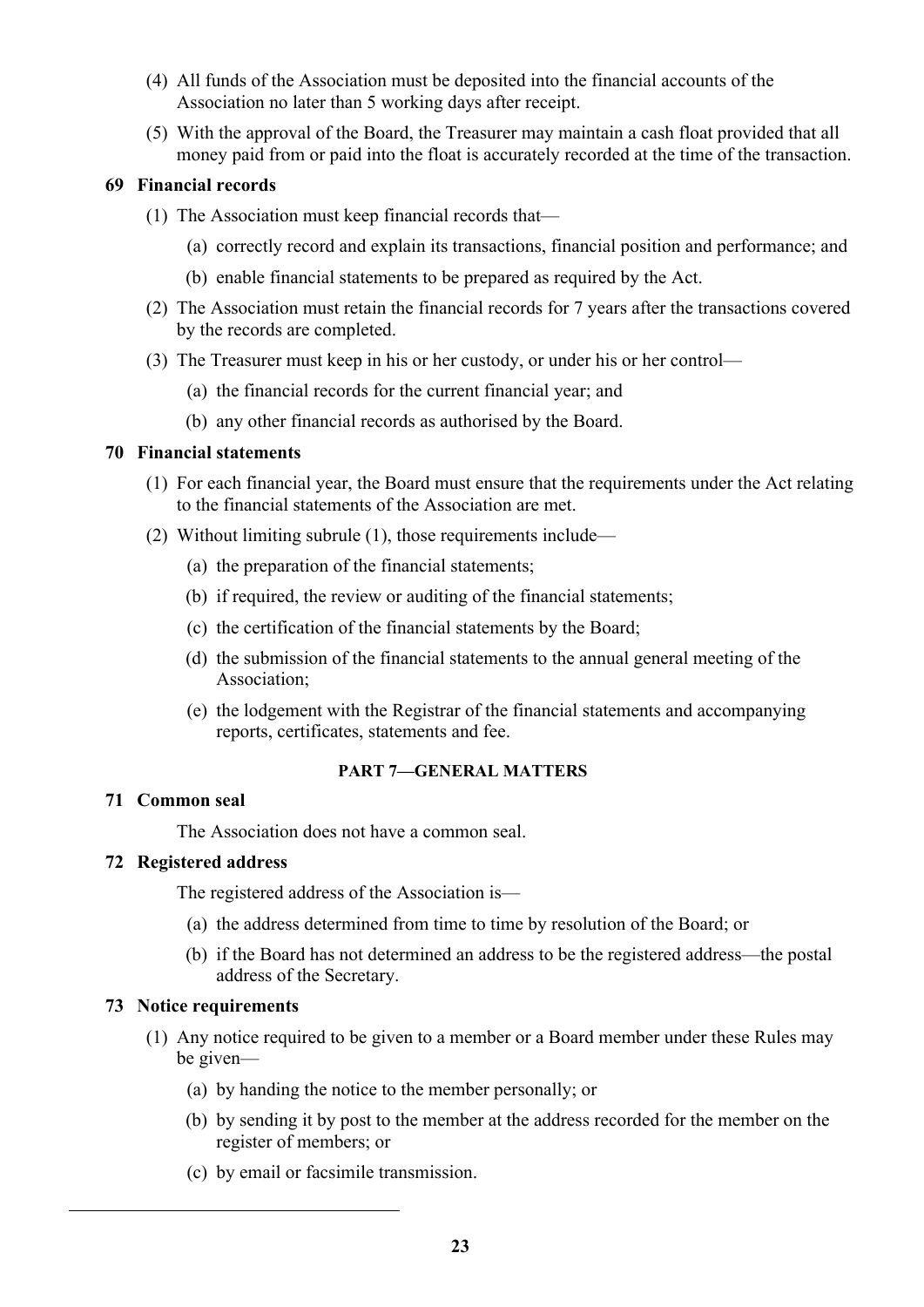- (2) Subrule (1) does not apply to notice given under rule 59.
- (3) Any notice required to be given to the Association or the Board may be given—
	- (a) by handing the notice to a member of the Board; or
	- (b) by sending the notice by post to the registered address; or
	- (c) by leaving the notice at the registered address; or
	- (d) if the Board determines that it is appropriate in the circumstances—
		- (i) by email to the email address of the Association or the Secretary; or
		- (ii) by facsimile transmission to the facsimile number of the Association.

### **74 Custody and inspection of books and records**

- (1) Members may on request inspect free of charge—
	- (a) the register of members;
	- (b) the minutes of general meetings;
	- (c) subject to subrule (2), the financial records, books, securities and any other relevant document of the Association, including minutes of Board meetings.

#### **Note**

See note following rule 17 for details of access to the register of members.

- (2) The Board may refuse to permit a member to inspect records of the Association that relate to confidential, personal, employment, commercial or legal matters or where to do so may be prejudicial to the interests of the Association.
- (3) The Board must on request make copies of these rules available to members and applicants for membership free of charge.
- (4) Subject to subrule (2), a member may make a copy of any of the other records of the Association referred to in this rule and the Association may charge a reasonable fee for provision of a copy of such a record.
- (5) For purposes of this rule
	- *relevant documents* means the records and other documents, however compiled, recorded or stored, that relate to the incorporation and management of the Association and includes the following—
		- (a) its membership records;
		- (b) its financial statements;
		- (c) its financial records;
		- (d) records and documents relating to transactions, dealings, business or property of the Association.

# **75 Winding up and cancellation**

- (1) The Association may be wound up voluntarily by special resolution.
- (2) In the event of the winding up or the cancellation of the incorporation of the Association, the surplus assets of the Association must not be distributed to any members or former members of the Association.
- (3) Subject to the Act and any court order made under section 133 of the Act, the surplus assets must be given to a body that has similar purposes to the Association and which is not carried on for the profit or gain of its individual members.